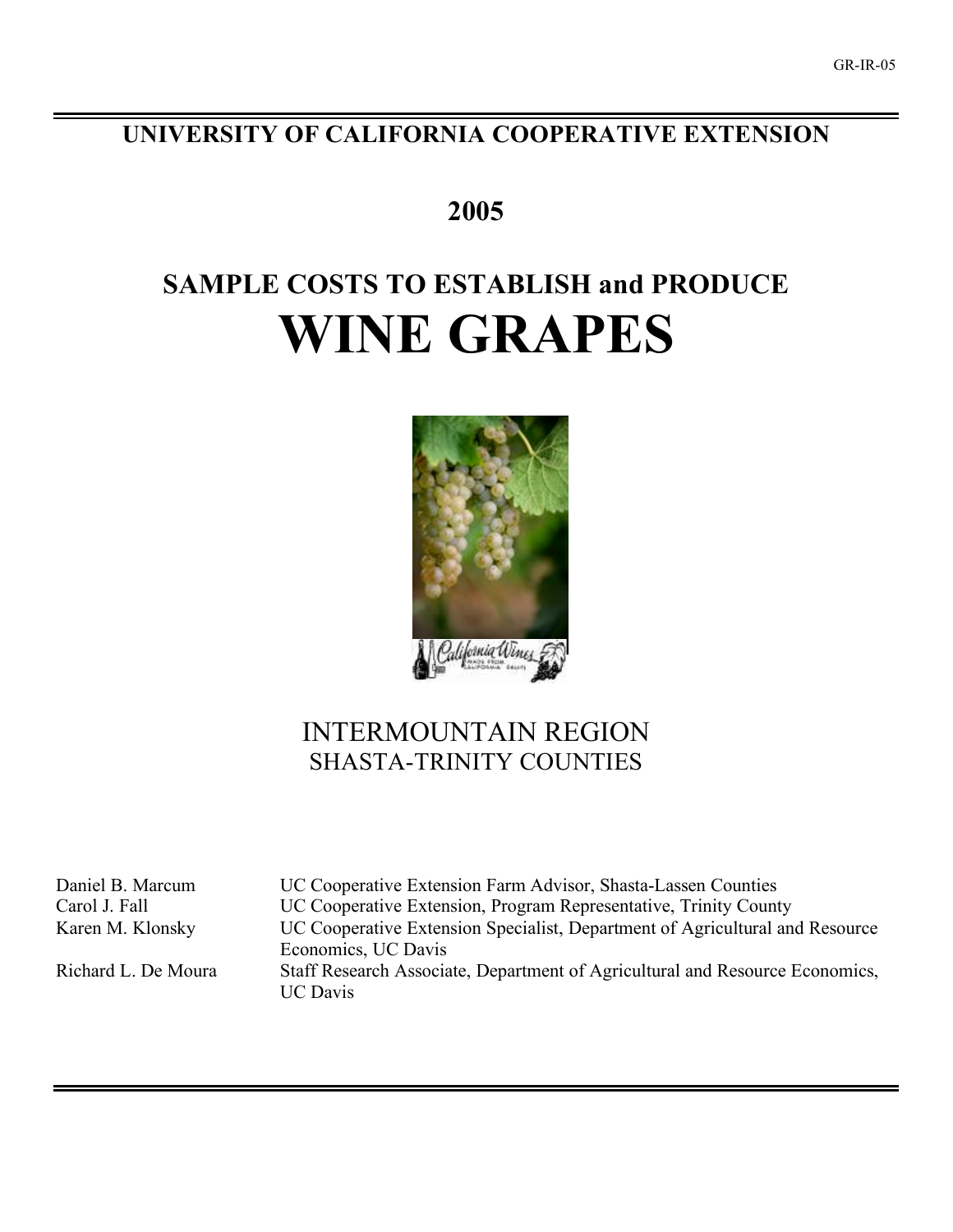## **SAMPLE COST TO ESTABLISH and PRODUCE WINE GRAPES INTERMOUNTAIN REGION – Shasta and Trinity Counties**

## **CONTENTS**

| Table 7. WHOLE FARM EQUIPMENT, INVESTMENT, AND BUSINESS OVERHEAD COSTS17 |  |
|--------------------------------------------------------------------------|--|
|                                                                          |  |
|                                                                          |  |
|                                                                          |  |

**Acknowledgement**. The authors appreciate the time and input provided by vineyard owners who were interviewed for this study. Their insight and experience with the particular challenges facing growers in the Shasta and Trinity Counties are invaluable.

## **INTRODUCTION**

Sample costs to establish a vineyard and produce wine grapes under drip irrigation in the Intermountain Region, Shasta-Trinity counties are presented in this study. The study is for the new grower buying land, building a shop, purchasing equipment, drilling a well and planting wine grapes. Viticultural practices vary widely in this geographical region, due to topography that ranges from valley floor to mountainside. Therefore, this study is intended as a guide only, and can be used to make production decisions, determine potential returns, prepare budgets and evaluate production loans. Practices described are based on production practices considered typical for the crop and area, but these same practices will not apply to every situation. The sample costs for labor, materials, equipment and custom services are based on current figures. A blank column, "*Your Costs*", in Tables 3 and 4 is provided for entering your farming costs.

The hypothetical farm operation, production practices, overhead, and calculations are described under the assumptions. For additional information or an explanation of the calculations used in the study call the Department of Agricultural and Resource Economics, University of California, Davis, (530) 752-3589 or your local UC Cooperative Extension office.

Sample Cost of Production Studies for many commodities are available and can be requested through the Department of Agricultural and Resource Economics, UC Davis. Current studies can be downloaded from the department website at http://coststudies.ucdavis.edu or obtained from selected county UC Cooperative Extension offices.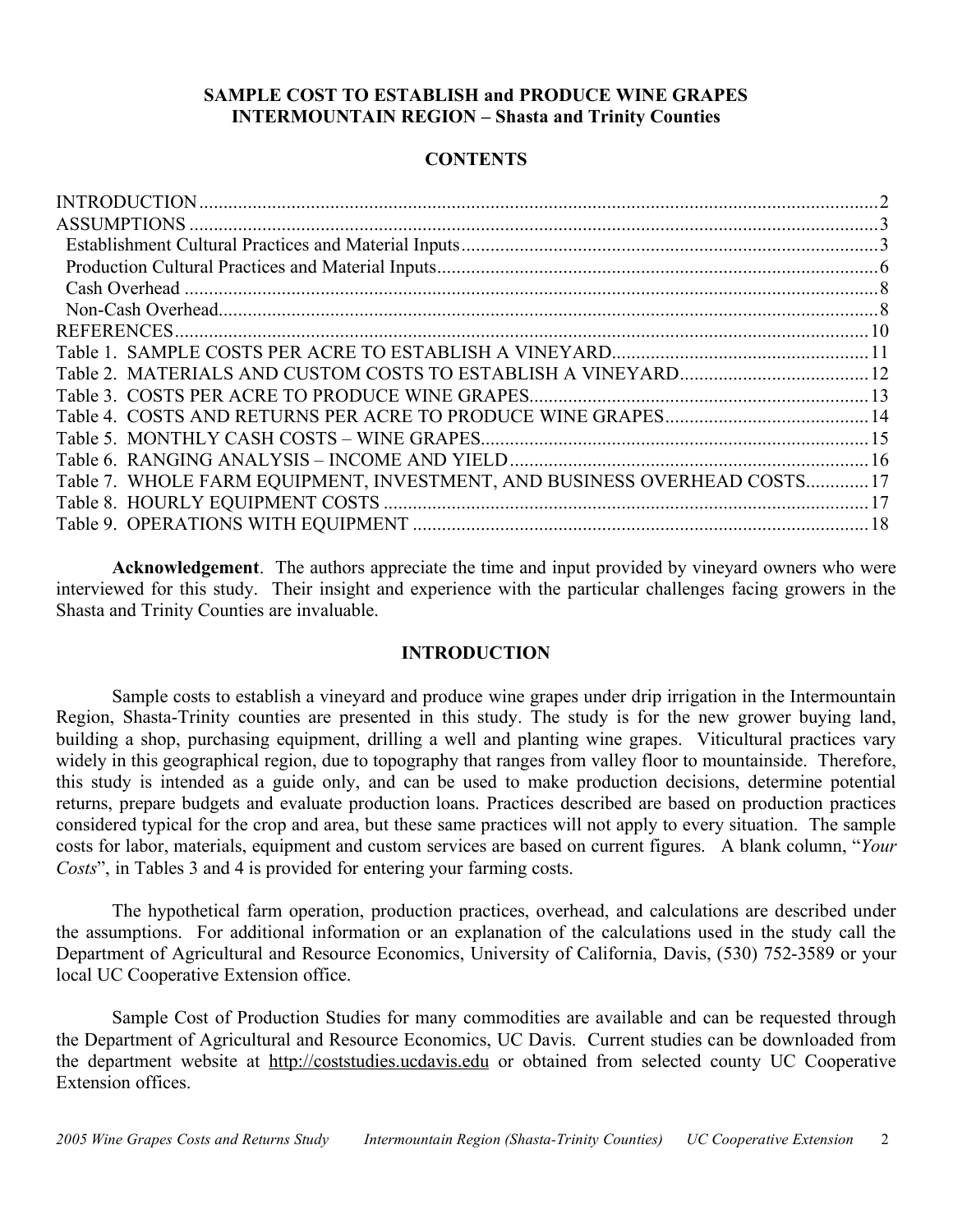### **ASSUMPTIONS**

The assumptions refer to Tables 1 to 9 and pertain to sample costs to establish a vineyard for wine grape production in the Intermountain Region, Shasta-Trinity Counties. The cultural practices shown represent operations and materials considered typical in a well-managed vineyard in the region. The costs, materials, and practices shown in this study will not be applicable to all situations. Establishment and cultural practices vary by grower and the differences can be significant. Each grower must consider topography, elevation, water supply, desired cultural practices (i.e. conventional versus organic), and other site specific factors in evaluating these sample costs. The study is intended as a guide only. *The trade names and cultural practices shown in this report do not constitute an endorsement or recommendation by the University of California nor is any criticism implied by omission of similar products or practices.*

**Farm.** The 6-acre vineyard consists of 3-acres of wine grapes and land around the vineyard, all enclosed by a surrounding deer fence, plus land for equipment storage, shop, and roads. In this case study, the landowner purchases the 6-acres for \$10,000 per acre and is the manager/operator. Another 14 acres adjoining the vineyard is separately purchased for a homesite. Although the grower does the majority of the labor for the operations, a labor cost (opportunity cost) is shown for each operation.

**Power supply**. Pumping is electric and the power is purchased from the local utility company. In cases where utility power is not available on-site, costs for constructing an off-grid power supply or connecting to the grid must be included. Some growers may pump with diesel power.

## **Establishment Operating Costs**

(Tables  $1 \& 2$ )

**Site Preparation**. The vineyard is planted on previously unfarmed land with scattered trees. The site for the vineyard is level to 10% slope, southwest facing and does not require any environmental permits. Soil samples are taken for nutrient and nematode analysis prior to ripping. In September, prior to the planting year, a custom operator removes vegetation from the site and rips the dry soil to 3-feet deep in the vine rows. Some areas may have buried rock in which ripping would pull them to the surface. In this case growers may not rip. The trees and brush are pushed into a pile for disposal by burning in the winter. Vegetation is bladed off with the subsequent regrowth controlled through a Roundup herbicide application the following spring. After land preparation, the trellis is constructed, the drip irrigation system installed, and a deer fence built.

**Vineyard**/**Vines.** The vineyard consist of three one-acre blocks arranged in a linear fashion with 8 rows to each acre spaced 9-feet apart for a total vineyard width of 225 feet. Vines are spaced with rows 6-feet apart for a total of 95 vines in each row making each row 582 feet long. An 8-foot deer fence is 50 feet away from all sides of the vineyard requiring 671 feet of perimeter fence per acre with posts 12-feet apart. The three 8-foot gates are each constructed as one double gate and a single gate. The total land use surrounded by the deer fence is five acres.

**Planting.** Dormant benchgrafts on phylloxera resistant rootstock (Grannett, Walker and Marcum, 2002) are planted in mid-April. A planting hole is dug, roots are trimmed and the vine planted to the appropriate depth. In recent times, Pinot Noir is the highest valued variety in the area. Pinot Noir, Riesling, Chardonnay, and Gewürztraminer are the common planted varieties in the area. Realizing the potential for market changes, it may be desirable to plant more than one variety. The vines are planted on a 6 x 9-foot spacing, 806 vines per acre. Because of the field configuration, a "middle" exists on the two outside vine rows. Therefore, 800 vines per acre are purchased to plant 760 vine locations. Due to dead or unhealthy plants, 5% are replanted in the second year.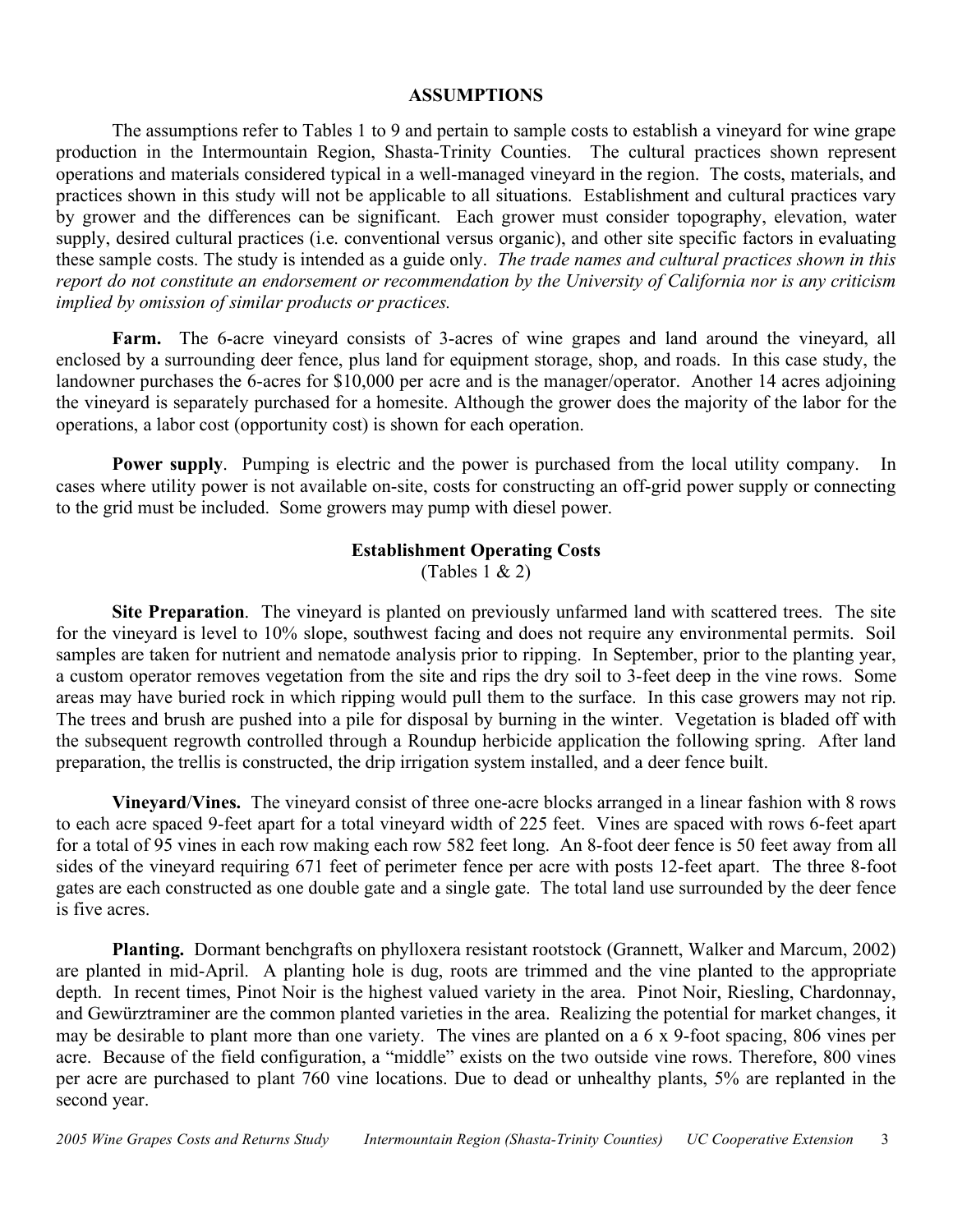**Trellis System.** The vertical shoot positioning system (VSP) is a vertical divided trellis system that maximizes the capturing of sunlight for high yields. However, in lower elevation locations where heat and light are intense, making the risk of fruit sunburn higher, growers may choose to use a horizontally divided canopy to provide additional fruit shading. In the fall of the year prior to planting, holes are dug by hand with a posthole digger to put in the end posts and grapestakes. Slotted grapestakes 8 feet long (18 inches deep in soil) are placed every 25 feet apart with smaller stakes for vines not positioned at the grapestakes. End posts are vertical 8 foot x 5-inch diameter wood treated posts with diagonal braces into the vineyard. All wire is high tensile 12.5 gauge: a 12-inch drip wire, a 42-inch cordon wire and two pairs of shoot positioning wires 10-inches and 22-inches above the cordon wire. Gripples attached to each wire tightens the wires on each row. The gripple tensioning tool is included in the tools inventory. The system is considered as part of the vineyard since it will be removed when the vines are removed. Therefore it is included in the establishment cost.

**Training/Pruning.** Training and pruning establish the vine framework and these techniques will vary with variety and trellis system. In this study training includes pruning, tying, suckering, shoot positioning and thinning. The vines are pruned to vertical shoot positioned (VSP) trellising. Vines are trained by a vertical shoot position system to maximize leaf exposure to sunlight. Other trellising systems might be more appropriate for vigorous vines on yield sites at low elevation or to provide canopy protection to fruit to reduce sunburn.

First year vines are allowed to sprawl and grow from openended milk cartons placed over the vine to protect them from small rodents. At the beginning of the second year, vines are pruned back in the

Table A. Expectations for grapevine growth and yield in Shasta Trinity Counties.

|               | Season                                                                  |                  |           |  |  |  |  |  |
|---------------|-------------------------------------------------------------------------|------------------|-----------|--|--|--|--|--|
| Year          | Spring                                                                  | Fall             | Yield     |  |  |  |  |  |
|               |                                                                         | Site Preparation | None      |  |  |  |  |  |
|               | Plant and allow maximum growth                                          |                  |           |  |  |  |  |  |
|               | Prune back to 2 buds in the spring, allow no yield and establish cordon |                  |           |  |  |  |  |  |
| $\mathcal{R}$ | Prune small wood, manage growth to complete cordon, thin to limit yield |                  | $0.5$ ton |  |  |  |  |  |
| 4             | Prune and thin to allow a 1 ton increase in yield                       |                  | $1.5$ ton |  |  |  |  |  |
|               | Prune and thin to allow a 1 ton increase in yield<br>$2.5$ ton          |                  |           |  |  |  |  |  |
| 6             | Prune and thin to allow a 1 ton increase in yield<br>$3.5 \text{ ton}$  |                  |           |  |  |  |  |  |

spring to two buds and the cordon is established. Pruning is assumed to take five hours, plus an additional 10 hours for training. Wood smaller than a pencil is removed early in the third year vines and clusters are thinned to one or two per vine for a 0.5 ton per acre yield. In the third, fourth and fifth years, it takes 17, 18, and 20 hours, respectively, for pruning in February. Sixteen hours are allocated each year from April to June for tying, shoot positioning and cluster thinning. Pruning and canopy management times will vary by trellis type, variety, and vine vigor. In the first two years, the prunings are chopped and incorporated in to the soil with the disking in March. In the third and subsequent years, the prunings are placed in the middles and chopped with a flail mower prior to the March disking.

**Irrigation and Frost Protection.** The dripline is installed prior to planting. The vineyard uses well water for irrigation and frost protection. Water is delivered to the head of the vineyard through a single 3-inch PVC pipe. Laterals include on and off valves to divert water to either the drip line or the frost protection lines. The field is irrigated through the drip system beginning after planting in the first year. In subsequent years the vines are irrigated from March to September. The irrigation cost includes the water pumping costs, irrigation labor, and tractor time. Minimal tractor time is included each month for the irrigator to travel to and from the vineyard. One hour of irrigation labor per acre is needed for each inch of irrigation water. At the height of irrigation demand in July, irrigation sets will be 8 hours per day. Irrigation amounts in years one and two are one-half that of years three and beyond, 10.5 inches per season vs. 21 inches for the season. Most of the April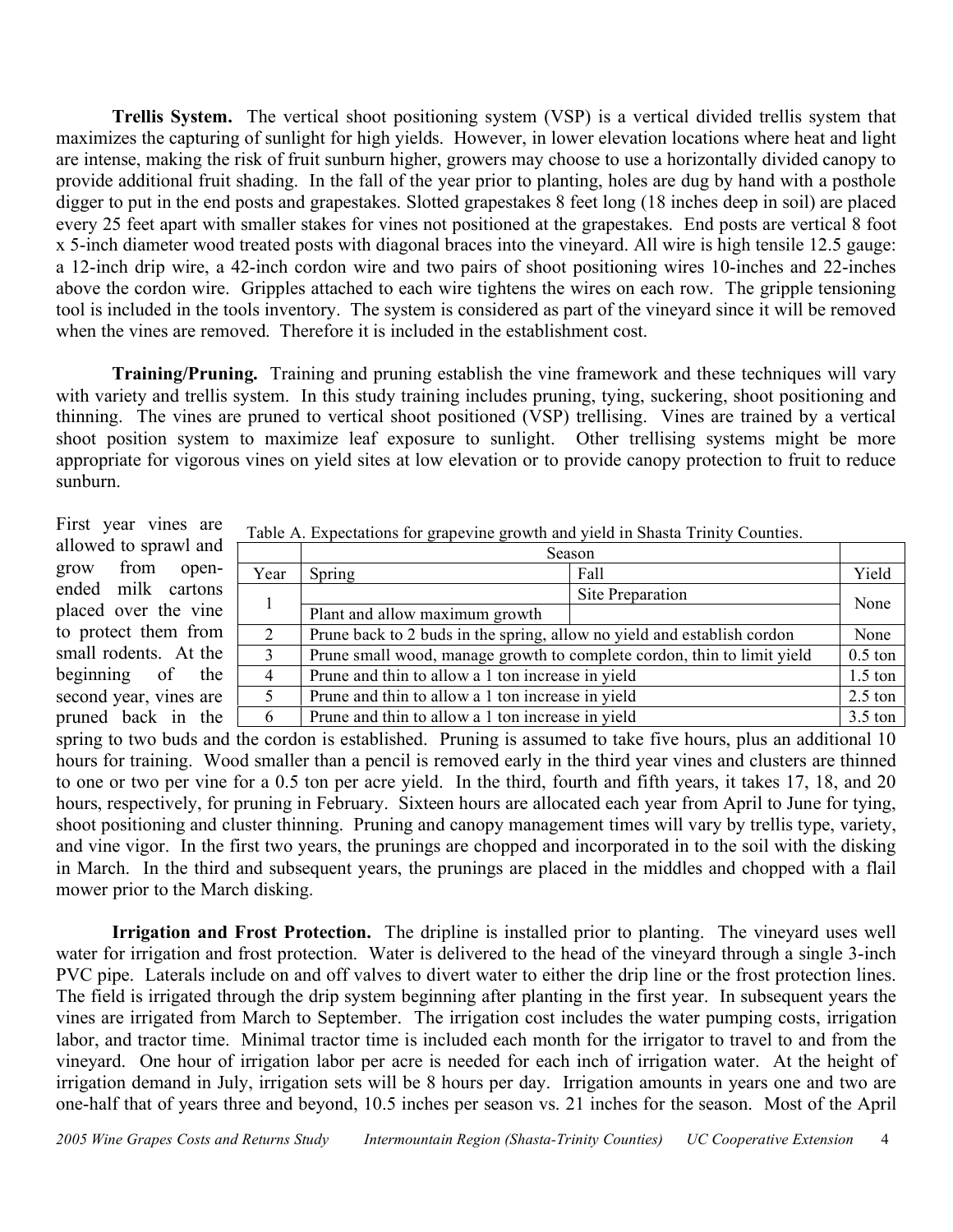irrigation is applied for frost protection. In certain cases, landowners may have the option of using surface water such as a stream for irrigation and frost protection; thereby, saving on the cost of the well. However, when surface water is used added filtration is needed.

*Drip System.* Three-inch lateral lines are laid out in the fall prior to trellis installation. After planting, the drip line is attached to the drip wire on the trellis system and emitters are punched. Drip system labor is included in the total drip system costs. The drip system is considered part of the vineyard and is included in the establishment costs.

**Pest Management.** The pesticides and rates mentioned in this cost study are listed in *UC Integrated Pest Management Guidelines, Grapes.* **Pesticides mentioned in the study are not recommendations, but those commonly used in the region.** For information on other pesticides available, pest identification, monitoring, and management visit the UC IPM website at www.ipm.ucdavis.edu. For additional information and pesticide use permits, contact the local county Agricultural Commissioner's office.

*Insects.* Leafhoppers and sharpshooter control begins in the third year coinciding with canopy development. Provado is applied in April with the second sulfur spray.

*Diseases.* Wettable sulfur is applied in early April of the second year to prevent powdery mildew. In the third and subsequent years, wettable sulfur is applied once in March and twice in April and in May. The grower applies the sulfur.

*Weeds.* Roundup is used to control weeds in the vine row in February. The middles are disked in March for weed control, and to chop and incorporate the prunings. In the third and subsequent years, the prunings are chopped with a flail mower prior to disking. The middles are mowed for weed control in September. Roundup is applied by using a backpack sprayer with a boom in the fall of the first year and thereafter every spring. Growers who chose to control weeds through non-chemical means may need to purchase an in-row cultivator (\$6000 - \$10,000).

Fertilization. The grower applies 15-15-15 fertilizer by hand in the spring. Costs include a tractor to haul the bags to the field and the application labor. Soil samples for nutrient and nematode analysis were collected prior to planting. Fertilizer application should be based on the soil analysis; in this study it is assumed that the fertilizer applied will supply the basic requirements.

**Harvesting.** Harvest starts in the third year. The grower hires three or more workers to harvest grapes at a \$0.06 per pound rate (\$120 per ton) for harvest. Each worker can harvest up to a ton of grapes in a day. The grower parks the pickup and trailer at the edge of the field and the pickers dump the grapes from their picking buckets into the bins. The grower uses the pick-up truck and flat bed trailer to make daily 4-hour roundtrips to the winery with up to five 1,000-pound bins or 2.5 tons of grapes. The cost per acre is allocated accordingly.

*Yield*. No yield is expected the first two years, with yields of 0.5 tons per acre (1.3 lbs/vine) the third year and increasing 1 ton per acre (2.6 lbs/vine) in the next three years to a maximum yield of 3.5 tons per acre (9.2 lbs/vine).

*Returns*. The grapes are sold to a winery and since prices per ton fluctuate significantly due to variety, fruit quality, market trends and overall production, this study assumes that the grower receives an average of \$1,500 per ton.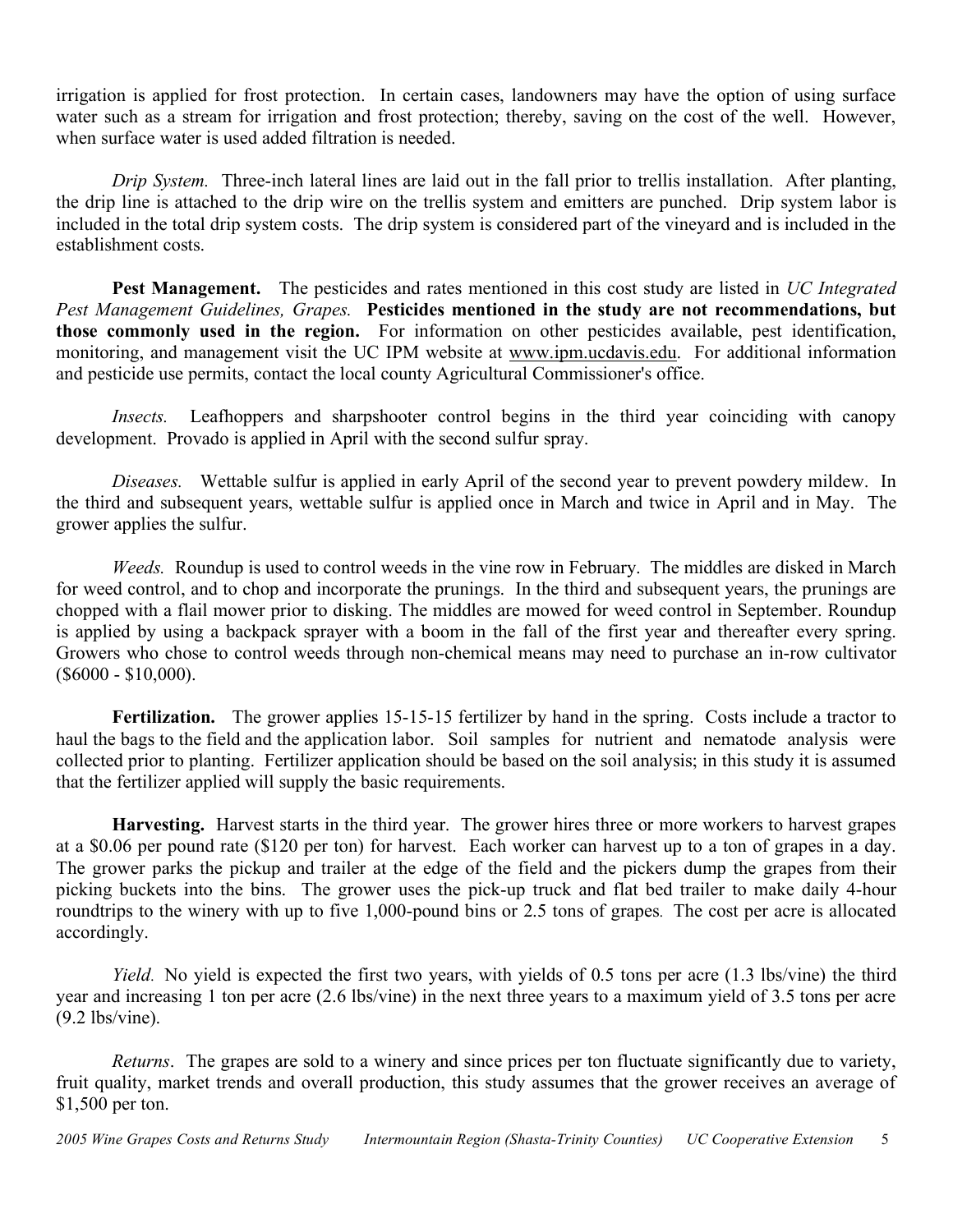## **Production Operating Costs**

**Pruning/Canopy Management**. Pruning is done annually in March and a second pass is made to tie the vines/canes. Prunings are placed in the row middles and disked into the soil to decompose. It is assumed that it takes 20 hours per acre to prune, 4 hours to tie and 4 hours per pass for suckering, shoot thinning and positioning. Passes are made in May for suckering, shoot thinning and positioning. Passes are made in June and July for shoot positioning, cluster thinning and some tying. Pruning time will vary with trellis type, variety and vine vigor.

**Irrigation/Frost Protection**. We assume pumping from a well, but in some cases water is from streams, which have lower lift and pumping energy costs. Water pumping cost is assumed to be \$2 per acreinch. The irrigation costs include pumping costs, irrigation labor, and the use of a tractor and trailer. Minimal tractor time is included each month for the irrigator to travel to and from the vineyard. One hour of irrigation labor per acre is needed for each inch of irrigation water. At the height of irrigation demand in July, irrigation sets will be 8 hours per day. In isolated areas, diesel pumping may be used. Pulsators are used for frost protection, applying approximately 0.1 inch per hour over only the vine rows. Water use for Pulsators is assumed to be about the same as drip – about 13 gallons per minute (gpm) per acre. Some growers use spinner or impact sprinklers requiring 50 gpm per acre for frost protection.

**Fertilization**. Soil samples were collected in the first year for nutrient analysis. In this study, it is assumed that 80 pounds of 15-15-15 fertilizer will cover the N, P, K and S for all years.

**Pest Management.** The pesticides and rates mentioned in this cost study are listed in *UC Integrated Pest Management Guidelines, Grapes.* **Pesticides mentioned in the study are not recommendations, but those commonly used in the region.** For information on other pesticides available, pest identification, monitoring, and management visit the UC IPM website at www.ipm.ucdavis.edu. A Pesticide Identification number is required to purchase pesticides for commercial use. For information regarding pesticide ID numbers and use permits, contact the County Agricultural Commissioner's office. For additional production information, contact the UC Cooperative Extension Viticulture Farm Advisor.

*Pest Control Adviser*. Growers may hire private (independent) PCAs or receive the service as part of the services provided by their local retail agricultural chemical and fertilizer supplier. The pest control adviser (PCA) monitors the field for pests, diseases, and nutrition. PCAs are required to provide written recommendations for pesticides that they advise a grower to use. No PCA is included in this study.

*Insects*. Leafhoppers and sharpshooter may be a problem in some years. Provado is applied in April with the second sulfur spray.

*Disease*. Wettable sulfur is applied to control powdery mildew once in March and twice in both April and May.

**Harvesting.** The grower hires three or more workers to harvest grapes at a \$0.06 per pound rate (\$120 per ton) for harvest. Each worker can harvest up to a ton of grapes in a day. The grower uses the pick-up truck and flat bed trailer to make daily trips to the winery with up to five 1,000-pound bins or 2.5 tons of grapes. The grower parks the pickup and trailer at the edge of the field (row) and the pickers dump the grapes from their picking buckets into the bins. The grower hauls 2.5 tons per load and takes 4-hours round trip. The cost per acre is allocated accordingly.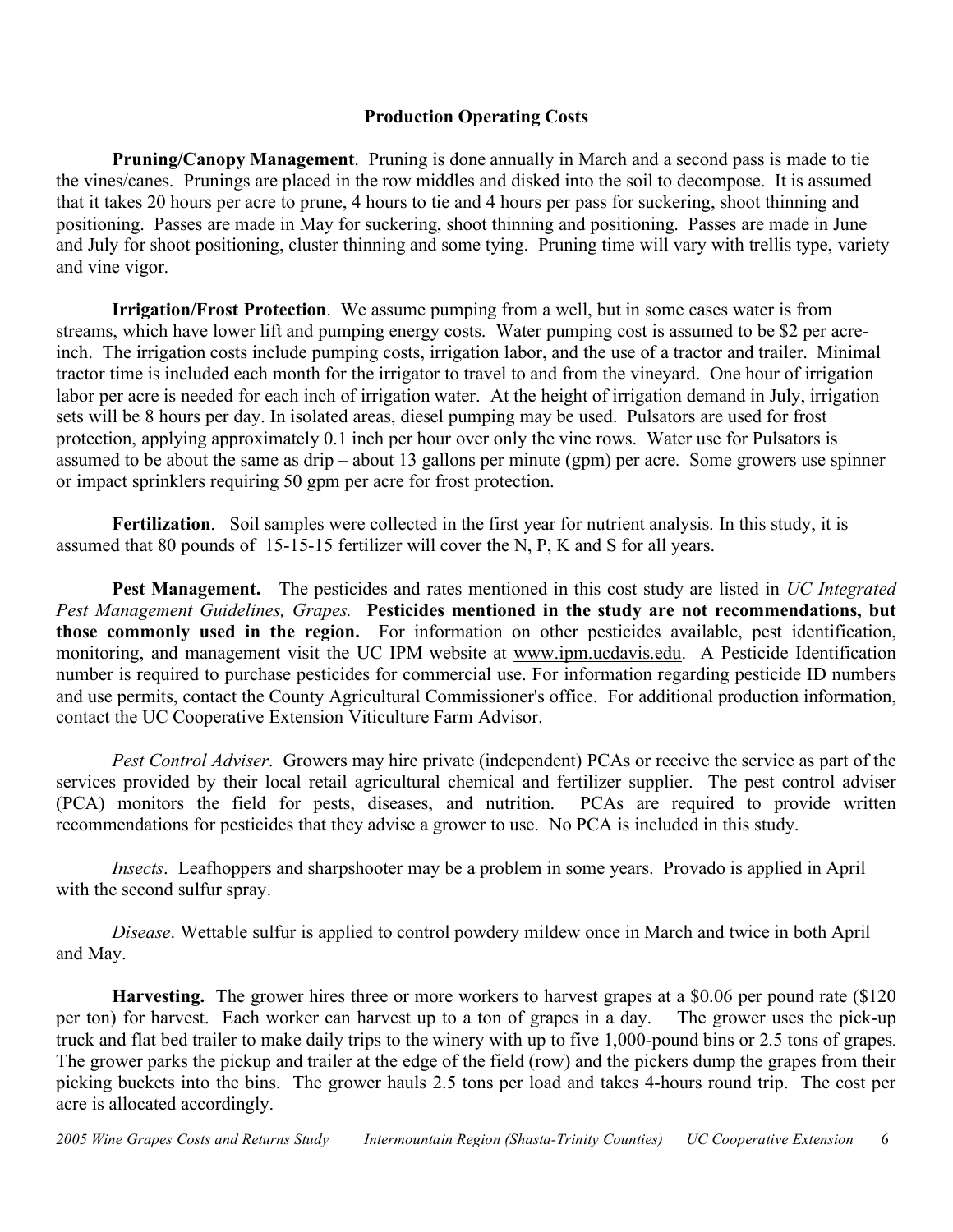*Yield*. The 2004 grape crush report suggests yields in grape crushing district 9 can reach 4 or 4.5 tons per acre, but this study includes production in areas up to 2,500 foot elevation so yields are projected to average only 3.5 tons per acre in years six and beyond (see Table A). A ton of wine grapes makes about 150 gallons of wine. A gallon of wine makes approximately five 750 milliliter bottles.

*Returns*. The Pinot Noir grapes are sold to a winery and since prices per ton fluctuate significantly due to variety, fruit quality, market trends and overall production, this study assumes that the grower receives an average of \$1,500 per ton. Prices for the 4 varieties, based on the

| Table B. Average grower returns per delivered ton from District $9*$ |       |      |      |       |         |  |  |  |  |  |  |
|----------------------------------------------------------------------|-------|------|------|-------|---------|--|--|--|--|--|--|
|                                                                      | 2001  | 2002 | 2003 | 2004  | Average |  |  |  |  |  |  |
| Chardonnay                                                           | 496   | 328  | 330  | 454   | 402     |  |  |  |  |  |  |
| Gewürztraminer                                                       | 950   | 922  | 879  | 818   | 892     |  |  |  |  |  |  |
| Pinot Noir                                                           | 1.776 | .462 | .587 | .441  | .566    |  |  |  |  |  |  |
| Riesling                                                             |       |      |      | 1.200 | .200    |  |  |  |  |  |  |

Table B. Average grower returns per delivered ton from District 9\*

\* Grape crush reports, 2001-2004, CDFA.

Final Grape Crush Reports, 2001-2004, for Chardonnay, Gewütztraminer, Pinot Noir and Riesling in Region 9 are shown in Table B. In this study, profitability above total costs occurred when yields at \$1,500 per ton exceeded 6.5 tons per acre or when prices at 3.5 tons exceeded \$2,500 per ton.

**Pickup.** The grower uses the pickup for business and personal use. The assumed general business use for the pickup is 20 hours per acre. In addition the pickup with a trailer is used for hauling the harvested grapes to the winery and is included in that cost.

Labor. Labor rates of \$10.96 per hour for machine operators and for general labor includes payroll overhead of 37%. The basic hourly wage for machine operators and for general labor is \$8.00. Although, the machine operator labor is more skilled than general labor, the wages are the same because the machine operator is the unsalaried grower. The overhead includes the employers' share of federal and California state payroll taxes, workers' compensation insurance for vineyards (code 0040), and a percentage for other possible benefits. Workers' compensation insurance costs will vary among growers, but for this study the cost is based upon the average industry final rate as of January 1, 2005 (California Department of Insurance). Labor for operations involving machinery are 20% higher than the operation time given in Table 1 and 4 to account for the extra labor involved in equipment set up, moving, maintenance, work breaks, and field repair.

**Equipment Operating Costs.** Repair costs are based on purchase price, annual hours of use, total hours of life, and repair coefficients formulated by American Society of Agricultural Engineers (ASAE). Fuel and lubrication costs are also determined by ASAE equations based on maximum Power Take Off (PTO) horsepower, and fuel type. Prices for on-farm delivery of diesel and gasoline are \$1.51 and \$2.05 per gallon, respectively. The cost includes a 2% local sales tax on diesel fuel and 8% sales tax on gasoline. Gasoline also includes federal and state excise tax, which are refundable for on-farm use when filing your income tax. The fuel, lube, and repair cost per acre for each operation in Table 1 is determined by multiplying the total hourly operating cost in Table 6 for each piece of equipment used for the selected operation by the hours per acre. Tractor time is 10% higher than implement time for a given operation to account for setup, travel and down time.

**Interest On Operating Capital.** Interest on operating capital is based on cash operating costs and is calculated monthly until harvest at a nominal rate of 7.65% per year. A nominal interest rate is the typical market cost of borrowed funds. The interest cost of post harvest operations is discounted back to the last harvest month using a negative interest charge.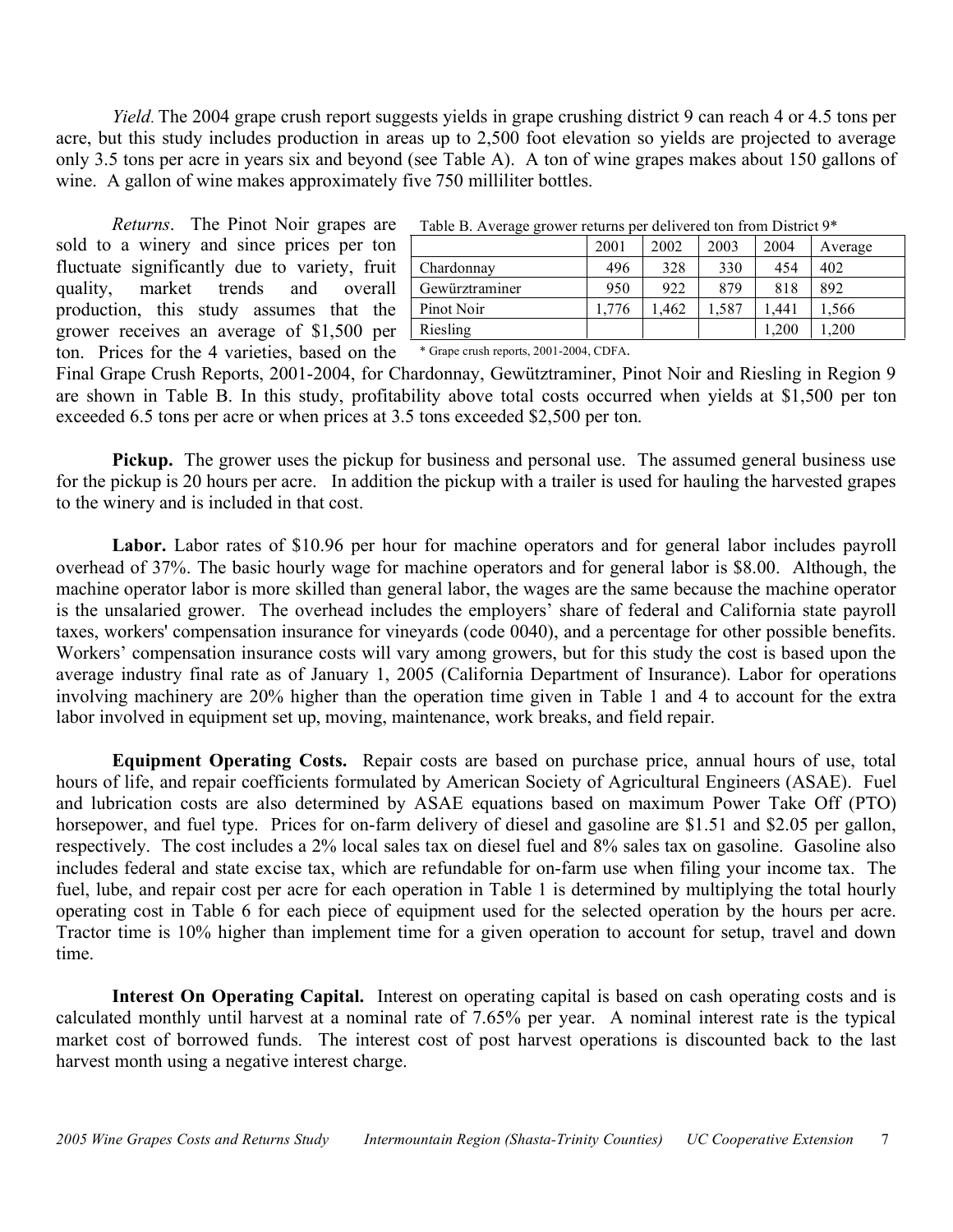**Risk**. The risks associated with crop production should not be minimized. While this study makes every effort to model a production system based on typical, real world practices, it cannot fully represent financial, agronomic and market risks, which affect profitability and economic viability. Growers may purchase Federal crop insurance to reduce the production risk associated with specific natural hazards. Insurance policies vary and range from a basic catastrophic loss policy to one that insures losses for up to 75% of a crop. Insurance costs will depend on the type and level of coverage.

## **Cash Overhead**

Cash overhead consists of various cash expenses paid out during the year that are assigned to the whole farm and not to a particular operation. These costs include property taxes, interest on operating capital, office expense, liability and property insurance, sanitation services, equipment repairs, and management.

**Property Taxes***.* Counties charge a base property tax rate of 1% on the assessed value of the property. In some counties special assessment districts exist and charge additional taxes on property including equipment, buildings, and improvements. For this study, county taxes are calculated as 1% of the average value of all property. Average value equals new cost plus salvage value divided by 2 on a per acre basis.

**Insurance.** Insurance for farm investments varies depending on the assets included and the amount of coverage. Property insurance provides coverage for property loss and is charged at 0.690% of the average value of the assets over their useful life. Liability insurance covers accidents on the farm and costs \$429 annually for the entire farm.

**Management/Supervisor Wages.** Salary is not included. Returns above costs are considered a return to management

**Office Expense.** Office and business expenses are estimated at \$166 per acre. These expenses include office supplies, telephones, bookkeeping, accounting, legal fees, shop and office utilities, and miscellaneous administrative charges.

**Investment Repairs.** Annual repairs on investments or capital recovery items that require maintenance are calculated as 2% of the purchase price. Repairs are not calculated for land. Repairs at 2% are included for establishment costs to account for trellis repairs and vine replacement.

## **Non-Cash Overhead**

Non-cash overhead is calculated as the capital recovery cost for equipment and other farm investments.

**Capital Recovery Costs.** Capital recovery cost is the annual depreciation and interest costs for a capital investment. It is the amount of money required each year to recover the difference between the purchase price and salvage value (unrecovered capital). It is equivalent to the annual payment on a loan for the investment with the down payment equal to the discounted salvage value. This is a more complex method of calculating ownership costs than straight-line depreciation and opportunity costs, but more accurately represents the annual costs of ownership because it takes the time value of money into account (Boehlje and Eidman). The formula for the calculation of the annual capital recovery costs is ((Purchase Price – Salvage Value) x Capital Recovery Factor) + (Salvage Value x Interest Rate).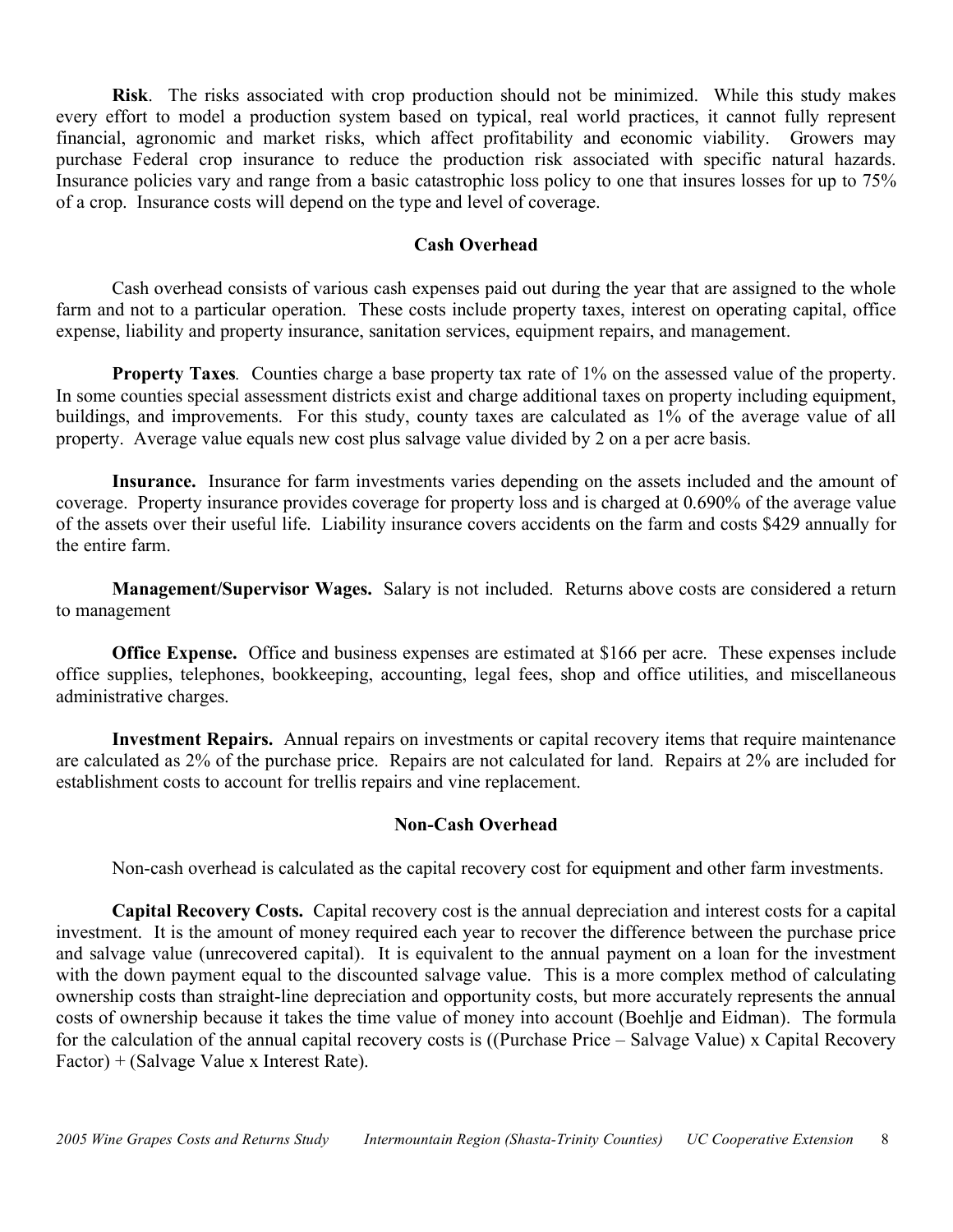*Salvage Value*. Salvage value is an estimate of the remaining value of an investment at the end of its useful life. For farm machinery (tractors and implements) the remaining value is a percentage of the new cost of the investment (Boehlje and Eidman). The percent remaining value is calculated from equations developed by the American Society of Agricultural Engineers (ASAE) based on equipment type and years of life. The life in years is estimated by dividing the wear out life, as given by ASAE by the annual hours of use in this operation. For other investments including irrigation systems, buildings, and miscellaneous equipment, the value at the end of its useful life is zero. The salvage value for land is the purchase price because land does not depreciate. The purchase price and salvage value for equipment and investments are shown in Table 6.

*Capital Recovery Factor*. Capital recovery factor is the amortization factor or annual payment whose present value at compound interest is 1. The amortization factor is a table value that corresponds to the interest rate used and the life of the machine.

*Interest Rate*. The interest rate of 6.01% used to calculate capital recovery cost is the USDA-ERSs tenyear average of California's agricultural sector long-run rate of return to production assets from current income. It is used to reflect the long-term realized rate of return to these specialized resources that can only be used effectively in the agricultural sector.

**Irrigation System.** A 6-inch diameter deep-water well, 200 feet deep is drilled on the property. A 5 horsepower (hp) 4-inch diameter submersible pump delivers 39 gallons per minute (gpm) to either irrigate all three acres through 1 gallon per hour (gph) emitters or to frost protect using pulsators on the second frost protection line placed on the drip wire. Drip lines are 3/4 inch with one one-gallon per hour (gph) emitter placed at each vine location. Water is applied continuously to one acre per set resulting in three sets per irrigation. A 220-gallon tank and filter is included in the pumping station costs.

Land. This study is based upon the purchase of six acres of unfarmed land at \$10,000 per acre. Three acres are planted to vines and are enclosed by a perimeter deer fence. The deer fence is installed 50 feet from the vines and accounts for two unplanted acres around the vineyard and inside the fence. One acre is allocated to the shop, equipment storage area and roads. The landowner also purchased an additional 14-acres which includes space for the homestead. These 14 acres are not included in the enterprise.

**Tools**. This includes shop tools, hand tools, and miscellaneous field tools such as pruning tools, and backpack sprayer.

**Establishment Cost**. Costs to establish the vineyard are used to determine capital recovery expenses, depreciation, and interest on investment for the production years. Establishment cost is the sum of the costs for land preparation, trellis system, drip system, planting, vines, cash overhead and production expenses for growing the vines through the first year that grapes are harvested minus any returns from production. The Total Accumulated Net Cash Cost on Table 1, in the third year represents the establishment cost. For this study the cost is \$16,542 per acre or \$49,626 for the 3-acre vineyard. The establishment cost is spread over the remaining 22 years of the 25 years the vineyard is in production.

**Equipment.** Farm equipment is purchased new or used, but the study shows the current purchase price for new equipment. The new purchase price is adjusted to 50% to indicate a mix of new and used equipment. Annual ownership costs for equipment and other investments are in the Whole Farm Equipment, Investment and Business Overhead Tables. Equipment costs are composed of three parts: non-cash overhead, cash overhead, and operating costs. Both of the overhead factors have been discussed in previous sections. The operating costs consist of repairs, fuel, and lubrication and are discussed under operating costs.

**Table Values.** Due to rounding, the totals may be slightly different from the sum of the components.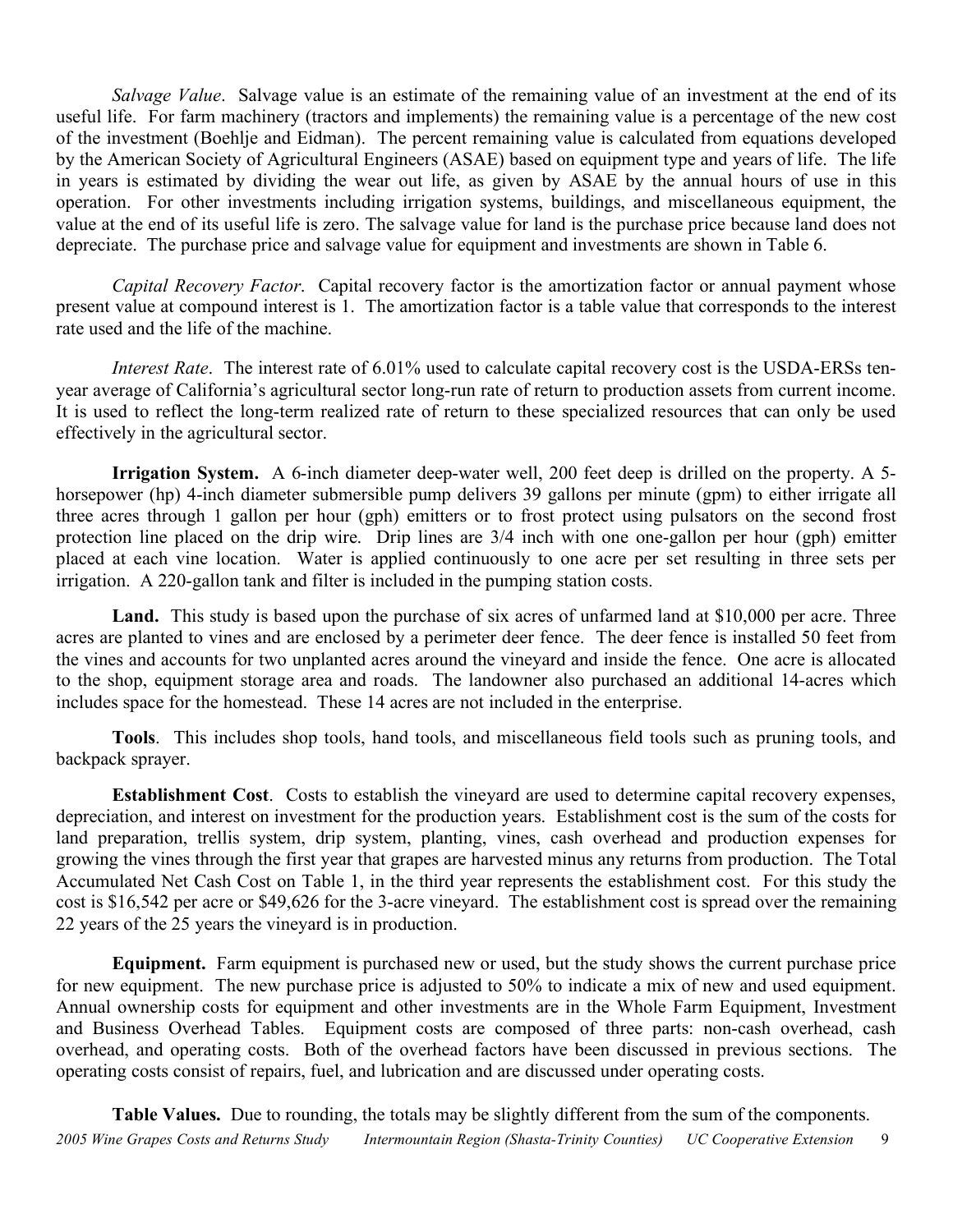#### **REFERENCES**

- American Society of Farm Managers and Rural Appraisers. 2004. *Trends in Agricultural Land & Lease Values.* California Chapter of the American Society of Farm Managers and Rural Appraisers. Woodbridge, CA.
- American Society of Agricultural Engineers. 1994. *American Society of Agricultural Engineers Standards Yearbook*. Russell H. Hahn and Evelyn E. Rosentreter (ed.) St. Joseph, MO. 41st edition.
- Barker, Doug. 2005. *California Workers' Compensation Rating Data for Selected Agricultural Classifications as of January 1, 2005.* California Department of Insurance, Rate Regulation Branch.
- Boehlje, Michael D., and Vernon R. Eidman. 1984. *Farm Management*. John Wiley and Sons. New York, NY.
- California Department of Food and Agriculture. 2002, 2003, 2004, 2005. Final Grape Crush Report. California Agricultural Statistics Service, Sacramento, CA.
- Grannett, Walker and Marcum. 2002. *Phylloxera in the Mountain Valleys of California.* Shasta-Lassen Office publication, McArthur, CA.
- Smart, Richard and Mike Robinson. 1991. *Sunlight into Wine.* Winetitles. Adelaide, South Australia.
- University of California Statewide IPM Project. 2003. *UC Pest Management Guidelines, Grapes*. University of California, Davis CA. http://www.ipm.ucdavis.edu
- United States Department of Agriculture-Economic Reporting Service. *Farm Financial Ratios Indicating Solvency and Profitability 1960 – 02, California*. 2002. Internet; accessed January 4, 2005. www.ers.usda.gov/data/farmbalancesheet/fbsdmu.htm.
- Weber, Edward A., Karen M. Klonsky. Richard L. De Moura, *Sample Costs to Establish a Vineyard and Produce Wine Grapes. North Coast Region, Napa County.* 2003. University of California Cooperative Extension. Davis, CA.

-----------------------------------------------------------------

For information concerning the above or other University of California publications, contact UC DANR Communications Services at 1-800-994-8849, online at www.ucop.edu, or your local county UC Cooperative Extension office

The University of California does not discriminate in any of its policies, procedures or practices. The university is an affirmative action/equal opportunity employer.

University of California and the United States Department of Agriculture cooperating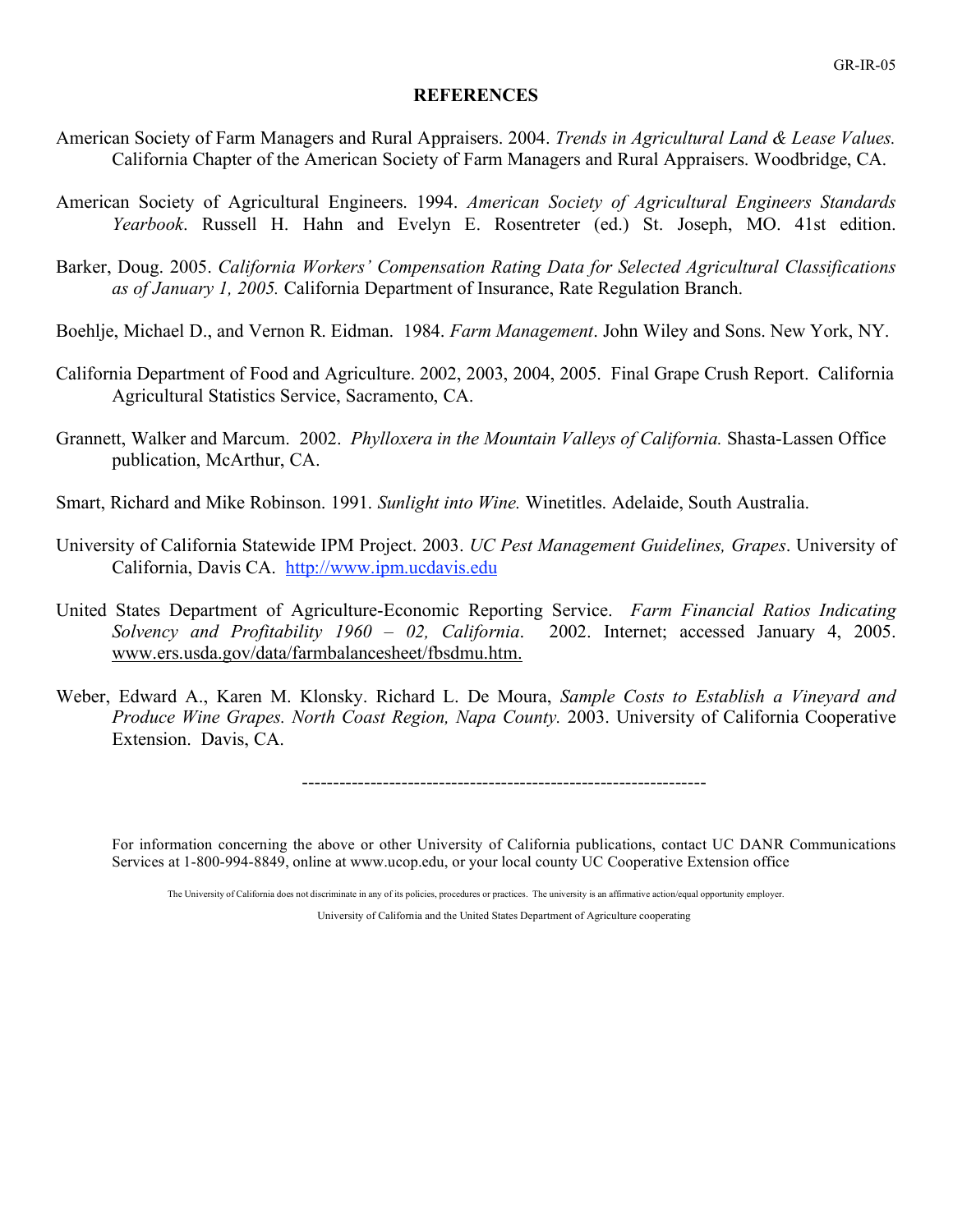#### UC COOPERATIVE EXTENSION **Table 1. SAMPLE COSTS PER ACRE TO ESTABLISH A VINEYARD** INTERMOUNTAIN REGION - TRINITY & SHASTA COUNTIES

| 2nd<br>3rd<br>4th<br>5th<br>Year:<br>1st<br>0.50<br>1.50<br>2.50<br>Tons Per Acre:<br>Land Preparation and Planting Costs:<br>Clear Land and Rip (Custom)<br>500<br>Fertilizer: Soil & Nematode Test<br>41<br>Trellis: Build & Install<br>3,274<br>Irrigation: Install filter, pipe, drip<br>1,603<br>Fence: Build deer fence<br>1,769<br>Plant: Vines (760), cartons, labor. Replant 5% second year<br>3,113<br>159<br>TOTAL LAND PREP and PLANTING COSTS<br>10,301<br>159<br>Cultural Costs:<br>197<br>Prune: Hand Prune<br>55<br>186<br>219<br>Prune/Train: Tie canes/Shoot Position/Thin<br>147<br>190<br>190<br>190<br>57<br>57<br>57<br>57<br>Weed: Hand spray vine rows (Roundup)<br>57<br>Weed: Disk middles<br>16<br>16<br>16<br>16<br>16<br>Prune: Chop Prunings<br>17<br>17<br>17<br>Fertilize: Hand spread (15-15-15) (Yr 1 Zinc Sulfate added)<br>32<br>32<br>32<br>46<br>32<br>Disease: Mildew (wettable sulfur). Insect: Leafhopper (Provado)<br>51<br>51<br>51<br>Disease: Mildew (wettable sulfur)<br>74<br>74<br>74<br>19<br>Irrigate: water & labor<br>168<br>168<br>304<br>304<br>304<br>Weed: Mow<br>16<br>16<br>16<br>16<br>16<br>409<br>409<br>409<br>409<br>409<br>Pickup Truck Use<br>TOTAL CULTURAL COSTS<br>712<br>918<br>1,354<br>1,387<br>1,365<br>Harvest Costs:<br>Pick and Haul<br>88<br>236<br>383<br>TOTAL HARVEST COSTS<br>88<br>236<br>383<br>Interest On Operating Capital @ 7.65%<br>699<br>37<br>52<br>54<br>56<br>TOTAL OPERATING COSTS/ACRE<br>11,713<br>1,114<br>1,495<br>1,654<br>1,826<br>Cash Overhead Costs:<br>Office Expense<br>167<br>167<br>167<br>167<br>167<br>Liability Insurance<br>143<br>143<br>143<br>143<br>143<br>Property Taxes<br>329<br>324<br>332<br>332<br>332<br>Property Insurance<br>89<br>85<br>91<br>91<br>91<br><b>Investment Repairs</b><br>263<br>263<br>263<br>263<br>263<br>991<br>982<br>997<br>997<br>TOTAL CASH OVERHEAD COSTS<br>997<br>12,704<br>2,651<br><b>TOTAL CASH COSTS/ACRE</b><br>2,096<br>2,491<br>2,822<br><b>INCOME/ACRE FROM PRODUCTION</b><br>750<br>2,250<br>3,750<br>12,704<br>2,096<br>1,741<br>401<br>NET CASH COSTS/ACRE FOR THE YEAR<br>PROFIT/ACRE ABOVE CASH COSTS<br>928<br>ACCUMULATED NET CASH COSTS/ACRE<br>12,704<br>16,542<br>16,942<br>15,614<br>14,800<br>Non-Cash Overhead: Capital Recovery<br>Well<br>222<br>222<br>222<br>222<br>222<br>227<br>227<br>Shop/Field Tools<br>227<br>227<br>227<br>Pump Tank Filter<br>100<br>100<br>100<br>100<br>100<br>Shop Building<br>522<br>522<br>522<br>522<br>522<br>Land<br>1,202<br>1,202<br>1,202<br>1,202<br>1,202<br>Equipment<br>1,251<br>1,316<br>1,187<br>1,316<br>1,316<br>TOTAL INTEREST ON INVESTMENT<br>3,523<br>3,459<br>3,588<br>3,588<br>3,588<br>TOTAL COST/ACRE FOR THE YEAR<br>16,227<br>5,556<br>6,080<br>6,239<br>6,411<br>INCOME/ACRE FROM PRODUCTION<br>720<br>2,250<br>3,750<br>TOTAL NET COST/ACRE FOR THE YEAR<br>16,227<br>5,556<br>5,330<br>3,989<br>2,661<br>NET PROFIT/ACRE ABOVE TOTAL COST<br>TOTAL ACCUMULATED NET COST/ACRE<br>16,227<br>21,783<br>27,112<br>31,101<br>33,762 |  | Cost Per Acre |  |
|---------------------------------------------------------------------------------------------------------------------------------------------------------------------------------------------------------------------------------------------------------------------------------------------------------------------------------------------------------------------------------------------------------------------------------------------------------------------------------------------------------------------------------------------------------------------------------------------------------------------------------------------------------------------------------------------------------------------------------------------------------------------------------------------------------------------------------------------------------------------------------------------------------------------------------------------------------------------------------------------------------------------------------------------------------------------------------------------------------------------------------------------------------------------------------------------------------------------------------------------------------------------------------------------------------------------------------------------------------------------------------------------------------------------------------------------------------------------------------------------------------------------------------------------------------------------------------------------------------------------------------------------------------------------------------------------------------------------------------------------------------------------------------------------------------------------------------------------------------------------------------------------------------------------------------------------------------------------------------------------------------------------------------------------------------------------------------------------------------------------------------------------------------------------------------------------------------------------------------------------------------------------------------------------------------------------------------------------------------------------------------------------------------------------------------------------------------------------------------------------------------------------------------------------------------------------------------------------------------------------------------------------------------------------------------------------------------------------------------------------------------------------------------------------------------------------------------------------------------------------------------------------------------------------------------------------------------------------------------------------------------------------------------------------------------------------|--|---------------|--|
|                                                                                                                                                                                                                                                                                                                                                                                                                                                                                                                                                                                                                                                                                                                                                                                                                                                                                                                                                                                                                                                                                                                                                                                                                                                                                                                                                                                                                                                                                                                                                                                                                                                                                                                                                                                                                                                                                                                                                                                                                                                                                                                                                                                                                                                                                                                                                                                                                                                                                                                                                                                                                                                                                                                                                                                                                                                                                                                                                                                                                                                                     |  |               |  |
|                                                                                                                                                                                                                                                                                                                                                                                                                                                                                                                                                                                                                                                                                                                                                                                                                                                                                                                                                                                                                                                                                                                                                                                                                                                                                                                                                                                                                                                                                                                                                                                                                                                                                                                                                                                                                                                                                                                                                                                                                                                                                                                                                                                                                                                                                                                                                                                                                                                                                                                                                                                                                                                                                                                                                                                                                                                                                                                                                                                                                                                                     |  |               |  |
|                                                                                                                                                                                                                                                                                                                                                                                                                                                                                                                                                                                                                                                                                                                                                                                                                                                                                                                                                                                                                                                                                                                                                                                                                                                                                                                                                                                                                                                                                                                                                                                                                                                                                                                                                                                                                                                                                                                                                                                                                                                                                                                                                                                                                                                                                                                                                                                                                                                                                                                                                                                                                                                                                                                                                                                                                                                                                                                                                                                                                                                                     |  |               |  |
|                                                                                                                                                                                                                                                                                                                                                                                                                                                                                                                                                                                                                                                                                                                                                                                                                                                                                                                                                                                                                                                                                                                                                                                                                                                                                                                                                                                                                                                                                                                                                                                                                                                                                                                                                                                                                                                                                                                                                                                                                                                                                                                                                                                                                                                                                                                                                                                                                                                                                                                                                                                                                                                                                                                                                                                                                                                                                                                                                                                                                                                                     |  |               |  |
|                                                                                                                                                                                                                                                                                                                                                                                                                                                                                                                                                                                                                                                                                                                                                                                                                                                                                                                                                                                                                                                                                                                                                                                                                                                                                                                                                                                                                                                                                                                                                                                                                                                                                                                                                                                                                                                                                                                                                                                                                                                                                                                                                                                                                                                                                                                                                                                                                                                                                                                                                                                                                                                                                                                                                                                                                                                                                                                                                                                                                                                                     |  |               |  |
|                                                                                                                                                                                                                                                                                                                                                                                                                                                                                                                                                                                                                                                                                                                                                                                                                                                                                                                                                                                                                                                                                                                                                                                                                                                                                                                                                                                                                                                                                                                                                                                                                                                                                                                                                                                                                                                                                                                                                                                                                                                                                                                                                                                                                                                                                                                                                                                                                                                                                                                                                                                                                                                                                                                                                                                                                                                                                                                                                                                                                                                                     |  |               |  |
|                                                                                                                                                                                                                                                                                                                                                                                                                                                                                                                                                                                                                                                                                                                                                                                                                                                                                                                                                                                                                                                                                                                                                                                                                                                                                                                                                                                                                                                                                                                                                                                                                                                                                                                                                                                                                                                                                                                                                                                                                                                                                                                                                                                                                                                                                                                                                                                                                                                                                                                                                                                                                                                                                                                                                                                                                                                                                                                                                                                                                                                                     |  |               |  |
|                                                                                                                                                                                                                                                                                                                                                                                                                                                                                                                                                                                                                                                                                                                                                                                                                                                                                                                                                                                                                                                                                                                                                                                                                                                                                                                                                                                                                                                                                                                                                                                                                                                                                                                                                                                                                                                                                                                                                                                                                                                                                                                                                                                                                                                                                                                                                                                                                                                                                                                                                                                                                                                                                                                                                                                                                                                                                                                                                                                                                                                                     |  |               |  |
|                                                                                                                                                                                                                                                                                                                                                                                                                                                                                                                                                                                                                                                                                                                                                                                                                                                                                                                                                                                                                                                                                                                                                                                                                                                                                                                                                                                                                                                                                                                                                                                                                                                                                                                                                                                                                                                                                                                                                                                                                                                                                                                                                                                                                                                                                                                                                                                                                                                                                                                                                                                                                                                                                                                                                                                                                                                                                                                                                                                                                                                                     |  |               |  |
|                                                                                                                                                                                                                                                                                                                                                                                                                                                                                                                                                                                                                                                                                                                                                                                                                                                                                                                                                                                                                                                                                                                                                                                                                                                                                                                                                                                                                                                                                                                                                                                                                                                                                                                                                                                                                                                                                                                                                                                                                                                                                                                                                                                                                                                                                                                                                                                                                                                                                                                                                                                                                                                                                                                                                                                                                                                                                                                                                                                                                                                                     |  |               |  |
|                                                                                                                                                                                                                                                                                                                                                                                                                                                                                                                                                                                                                                                                                                                                                                                                                                                                                                                                                                                                                                                                                                                                                                                                                                                                                                                                                                                                                                                                                                                                                                                                                                                                                                                                                                                                                                                                                                                                                                                                                                                                                                                                                                                                                                                                                                                                                                                                                                                                                                                                                                                                                                                                                                                                                                                                                                                                                                                                                                                                                                                                     |  |               |  |
|                                                                                                                                                                                                                                                                                                                                                                                                                                                                                                                                                                                                                                                                                                                                                                                                                                                                                                                                                                                                                                                                                                                                                                                                                                                                                                                                                                                                                                                                                                                                                                                                                                                                                                                                                                                                                                                                                                                                                                                                                                                                                                                                                                                                                                                                                                                                                                                                                                                                                                                                                                                                                                                                                                                                                                                                                                                                                                                                                                                                                                                                     |  |               |  |
|                                                                                                                                                                                                                                                                                                                                                                                                                                                                                                                                                                                                                                                                                                                                                                                                                                                                                                                                                                                                                                                                                                                                                                                                                                                                                                                                                                                                                                                                                                                                                                                                                                                                                                                                                                                                                                                                                                                                                                                                                                                                                                                                                                                                                                                                                                                                                                                                                                                                                                                                                                                                                                                                                                                                                                                                                                                                                                                                                                                                                                                                     |  |               |  |
|                                                                                                                                                                                                                                                                                                                                                                                                                                                                                                                                                                                                                                                                                                                                                                                                                                                                                                                                                                                                                                                                                                                                                                                                                                                                                                                                                                                                                                                                                                                                                                                                                                                                                                                                                                                                                                                                                                                                                                                                                                                                                                                                                                                                                                                                                                                                                                                                                                                                                                                                                                                                                                                                                                                                                                                                                                                                                                                                                                                                                                                                     |  |               |  |
|                                                                                                                                                                                                                                                                                                                                                                                                                                                                                                                                                                                                                                                                                                                                                                                                                                                                                                                                                                                                                                                                                                                                                                                                                                                                                                                                                                                                                                                                                                                                                                                                                                                                                                                                                                                                                                                                                                                                                                                                                                                                                                                                                                                                                                                                                                                                                                                                                                                                                                                                                                                                                                                                                                                                                                                                                                                                                                                                                                                                                                                                     |  |               |  |
|                                                                                                                                                                                                                                                                                                                                                                                                                                                                                                                                                                                                                                                                                                                                                                                                                                                                                                                                                                                                                                                                                                                                                                                                                                                                                                                                                                                                                                                                                                                                                                                                                                                                                                                                                                                                                                                                                                                                                                                                                                                                                                                                                                                                                                                                                                                                                                                                                                                                                                                                                                                                                                                                                                                                                                                                                                                                                                                                                                                                                                                                     |  |               |  |
|                                                                                                                                                                                                                                                                                                                                                                                                                                                                                                                                                                                                                                                                                                                                                                                                                                                                                                                                                                                                                                                                                                                                                                                                                                                                                                                                                                                                                                                                                                                                                                                                                                                                                                                                                                                                                                                                                                                                                                                                                                                                                                                                                                                                                                                                                                                                                                                                                                                                                                                                                                                                                                                                                                                                                                                                                                                                                                                                                                                                                                                                     |  |               |  |
|                                                                                                                                                                                                                                                                                                                                                                                                                                                                                                                                                                                                                                                                                                                                                                                                                                                                                                                                                                                                                                                                                                                                                                                                                                                                                                                                                                                                                                                                                                                                                                                                                                                                                                                                                                                                                                                                                                                                                                                                                                                                                                                                                                                                                                                                                                                                                                                                                                                                                                                                                                                                                                                                                                                                                                                                                                                                                                                                                                                                                                                                     |  |               |  |
|                                                                                                                                                                                                                                                                                                                                                                                                                                                                                                                                                                                                                                                                                                                                                                                                                                                                                                                                                                                                                                                                                                                                                                                                                                                                                                                                                                                                                                                                                                                                                                                                                                                                                                                                                                                                                                                                                                                                                                                                                                                                                                                                                                                                                                                                                                                                                                                                                                                                                                                                                                                                                                                                                                                                                                                                                                                                                                                                                                                                                                                                     |  |               |  |
|                                                                                                                                                                                                                                                                                                                                                                                                                                                                                                                                                                                                                                                                                                                                                                                                                                                                                                                                                                                                                                                                                                                                                                                                                                                                                                                                                                                                                                                                                                                                                                                                                                                                                                                                                                                                                                                                                                                                                                                                                                                                                                                                                                                                                                                                                                                                                                                                                                                                                                                                                                                                                                                                                                                                                                                                                                                                                                                                                                                                                                                                     |  |               |  |
|                                                                                                                                                                                                                                                                                                                                                                                                                                                                                                                                                                                                                                                                                                                                                                                                                                                                                                                                                                                                                                                                                                                                                                                                                                                                                                                                                                                                                                                                                                                                                                                                                                                                                                                                                                                                                                                                                                                                                                                                                                                                                                                                                                                                                                                                                                                                                                                                                                                                                                                                                                                                                                                                                                                                                                                                                                                                                                                                                                                                                                                                     |  |               |  |
|                                                                                                                                                                                                                                                                                                                                                                                                                                                                                                                                                                                                                                                                                                                                                                                                                                                                                                                                                                                                                                                                                                                                                                                                                                                                                                                                                                                                                                                                                                                                                                                                                                                                                                                                                                                                                                                                                                                                                                                                                                                                                                                                                                                                                                                                                                                                                                                                                                                                                                                                                                                                                                                                                                                                                                                                                                                                                                                                                                                                                                                                     |  |               |  |
|                                                                                                                                                                                                                                                                                                                                                                                                                                                                                                                                                                                                                                                                                                                                                                                                                                                                                                                                                                                                                                                                                                                                                                                                                                                                                                                                                                                                                                                                                                                                                                                                                                                                                                                                                                                                                                                                                                                                                                                                                                                                                                                                                                                                                                                                                                                                                                                                                                                                                                                                                                                                                                                                                                                                                                                                                                                                                                                                                                                                                                                                     |  |               |  |
|                                                                                                                                                                                                                                                                                                                                                                                                                                                                                                                                                                                                                                                                                                                                                                                                                                                                                                                                                                                                                                                                                                                                                                                                                                                                                                                                                                                                                                                                                                                                                                                                                                                                                                                                                                                                                                                                                                                                                                                                                                                                                                                                                                                                                                                                                                                                                                                                                                                                                                                                                                                                                                                                                                                                                                                                                                                                                                                                                                                                                                                                     |  |               |  |
|                                                                                                                                                                                                                                                                                                                                                                                                                                                                                                                                                                                                                                                                                                                                                                                                                                                                                                                                                                                                                                                                                                                                                                                                                                                                                                                                                                                                                                                                                                                                                                                                                                                                                                                                                                                                                                                                                                                                                                                                                                                                                                                                                                                                                                                                                                                                                                                                                                                                                                                                                                                                                                                                                                                                                                                                                                                                                                                                                                                                                                                                     |  |               |  |
|                                                                                                                                                                                                                                                                                                                                                                                                                                                                                                                                                                                                                                                                                                                                                                                                                                                                                                                                                                                                                                                                                                                                                                                                                                                                                                                                                                                                                                                                                                                                                                                                                                                                                                                                                                                                                                                                                                                                                                                                                                                                                                                                                                                                                                                                                                                                                                                                                                                                                                                                                                                                                                                                                                                                                                                                                                                                                                                                                                                                                                                                     |  |               |  |
|                                                                                                                                                                                                                                                                                                                                                                                                                                                                                                                                                                                                                                                                                                                                                                                                                                                                                                                                                                                                                                                                                                                                                                                                                                                                                                                                                                                                                                                                                                                                                                                                                                                                                                                                                                                                                                                                                                                                                                                                                                                                                                                                                                                                                                                                                                                                                                                                                                                                                                                                                                                                                                                                                                                                                                                                                                                                                                                                                                                                                                                                     |  |               |  |
|                                                                                                                                                                                                                                                                                                                                                                                                                                                                                                                                                                                                                                                                                                                                                                                                                                                                                                                                                                                                                                                                                                                                                                                                                                                                                                                                                                                                                                                                                                                                                                                                                                                                                                                                                                                                                                                                                                                                                                                                                                                                                                                                                                                                                                                                                                                                                                                                                                                                                                                                                                                                                                                                                                                                                                                                                                                                                                                                                                                                                                                                     |  |               |  |
|                                                                                                                                                                                                                                                                                                                                                                                                                                                                                                                                                                                                                                                                                                                                                                                                                                                                                                                                                                                                                                                                                                                                                                                                                                                                                                                                                                                                                                                                                                                                                                                                                                                                                                                                                                                                                                                                                                                                                                                                                                                                                                                                                                                                                                                                                                                                                                                                                                                                                                                                                                                                                                                                                                                                                                                                                                                                                                                                                                                                                                                                     |  |               |  |
|                                                                                                                                                                                                                                                                                                                                                                                                                                                                                                                                                                                                                                                                                                                                                                                                                                                                                                                                                                                                                                                                                                                                                                                                                                                                                                                                                                                                                                                                                                                                                                                                                                                                                                                                                                                                                                                                                                                                                                                                                                                                                                                                                                                                                                                                                                                                                                                                                                                                                                                                                                                                                                                                                                                                                                                                                                                                                                                                                                                                                                                                     |  |               |  |
|                                                                                                                                                                                                                                                                                                                                                                                                                                                                                                                                                                                                                                                                                                                                                                                                                                                                                                                                                                                                                                                                                                                                                                                                                                                                                                                                                                                                                                                                                                                                                                                                                                                                                                                                                                                                                                                                                                                                                                                                                                                                                                                                                                                                                                                                                                                                                                                                                                                                                                                                                                                                                                                                                                                                                                                                                                                                                                                                                                                                                                                                     |  |               |  |
|                                                                                                                                                                                                                                                                                                                                                                                                                                                                                                                                                                                                                                                                                                                                                                                                                                                                                                                                                                                                                                                                                                                                                                                                                                                                                                                                                                                                                                                                                                                                                                                                                                                                                                                                                                                                                                                                                                                                                                                                                                                                                                                                                                                                                                                                                                                                                                                                                                                                                                                                                                                                                                                                                                                                                                                                                                                                                                                                                                                                                                                                     |  |               |  |
|                                                                                                                                                                                                                                                                                                                                                                                                                                                                                                                                                                                                                                                                                                                                                                                                                                                                                                                                                                                                                                                                                                                                                                                                                                                                                                                                                                                                                                                                                                                                                                                                                                                                                                                                                                                                                                                                                                                                                                                                                                                                                                                                                                                                                                                                                                                                                                                                                                                                                                                                                                                                                                                                                                                                                                                                                                                                                                                                                                                                                                                                     |  |               |  |
|                                                                                                                                                                                                                                                                                                                                                                                                                                                                                                                                                                                                                                                                                                                                                                                                                                                                                                                                                                                                                                                                                                                                                                                                                                                                                                                                                                                                                                                                                                                                                                                                                                                                                                                                                                                                                                                                                                                                                                                                                                                                                                                                                                                                                                                                                                                                                                                                                                                                                                                                                                                                                                                                                                                                                                                                                                                                                                                                                                                                                                                                     |  |               |  |
|                                                                                                                                                                                                                                                                                                                                                                                                                                                                                                                                                                                                                                                                                                                                                                                                                                                                                                                                                                                                                                                                                                                                                                                                                                                                                                                                                                                                                                                                                                                                                                                                                                                                                                                                                                                                                                                                                                                                                                                                                                                                                                                                                                                                                                                                                                                                                                                                                                                                                                                                                                                                                                                                                                                                                                                                                                                                                                                                                                                                                                                                     |  |               |  |
|                                                                                                                                                                                                                                                                                                                                                                                                                                                                                                                                                                                                                                                                                                                                                                                                                                                                                                                                                                                                                                                                                                                                                                                                                                                                                                                                                                                                                                                                                                                                                                                                                                                                                                                                                                                                                                                                                                                                                                                                                                                                                                                                                                                                                                                                                                                                                                                                                                                                                                                                                                                                                                                                                                                                                                                                                                                                                                                                                                                                                                                                     |  |               |  |
|                                                                                                                                                                                                                                                                                                                                                                                                                                                                                                                                                                                                                                                                                                                                                                                                                                                                                                                                                                                                                                                                                                                                                                                                                                                                                                                                                                                                                                                                                                                                                                                                                                                                                                                                                                                                                                                                                                                                                                                                                                                                                                                                                                                                                                                                                                                                                                                                                                                                                                                                                                                                                                                                                                                                                                                                                                                                                                                                                                                                                                                                     |  |               |  |
|                                                                                                                                                                                                                                                                                                                                                                                                                                                                                                                                                                                                                                                                                                                                                                                                                                                                                                                                                                                                                                                                                                                                                                                                                                                                                                                                                                                                                                                                                                                                                                                                                                                                                                                                                                                                                                                                                                                                                                                                                                                                                                                                                                                                                                                                                                                                                                                                                                                                                                                                                                                                                                                                                                                                                                                                                                                                                                                                                                                                                                                                     |  |               |  |
|                                                                                                                                                                                                                                                                                                                                                                                                                                                                                                                                                                                                                                                                                                                                                                                                                                                                                                                                                                                                                                                                                                                                                                                                                                                                                                                                                                                                                                                                                                                                                                                                                                                                                                                                                                                                                                                                                                                                                                                                                                                                                                                                                                                                                                                                                                                                                                                                                                                                                                                                                                                                                                                                                                                                                                                                                                                                                                                                                                                                                                                                     |  |               |  |
|                                                                                                                                                                                                                                                                                                                                                                                                                                                                                                                                                                                                                                                                                                                                                                                                                                                                                                                                                                                                                                                                                                                                                                                                                                                                                                                                                                                                                                                                                                                                                                                                                                                                                                                                                                                                                                                                                                                                                                                                                                                                                                                                                                                                                                                                                                                                                                                                                                                                                                                                                                                                                                                                                                                                                                                                                                                                                                                                                                                                                                                                     |  |               |  |
|                                                                                                                                                                                                                                                                                                                                                                                                                                                                                                                                                                                                                                                                                                                                                                                                                                                                                                                                                                                                                                                                                                                                                                                                                                                                                                                                                                                                                                                                                                                                                                                                                                                                                                                                                                                                                                                                                                                                                                                                                                                                                                                                                                                                                                                                                                                                                                                                                                                                                                                                                                                                                                                                                                                                                                                                                                                                                                                                                                                                                                                                     |  |               |  |
|                                                                                                                                                                                                                                                                                                                                                                                                                                                                                                                                                                                                                                                                                                                                                                                                                                                                                                                                                                                                                                                                                                                                                                                                                                                                                                                                                                                                                                                                                                                                                                                                                                                                                                                                                                                                                                                                                                                                                                                                                                                                                                                                                                                                                                                                                                                                                                                                                                                                                                                                                                                                                                                                                                                                                                                                                                                                                                                                                                                                                                                                     |  |               |  |
|                                                                                                                                                                                                                                                                                                                                                                                                                                                                                                                                                                                                                                                                                                                                                                                                                                                                                                                                                                                                                                                                                                                                                                                                                                                                                                                                                                                                                                                                                                                                                                                                                                                                                                                                                                                                                                                                                                                                                                                                                                                                                                                                                                                                                                                                                                                                                                                                                                                                                                                                                                                                                                                                                                                                                                                                                                                                                                                                                                                                                                                                     |  |               |  |
|                                                                                                                                                                                                                                                                                                                                                                                                                                                                                                                                                                                                                                                                                                                                                                                                                                                                                                                                                                                                                                                                                                                                                                                                                                                                                                                                                                                                                                                                                                                                                                                                                                                                                                                                                                                                                                                                                                                                                                                                                                                                                                                                                                                                                                                                                                                                                                                                                                                                                                                                                                                                                                                                                                                                                                                                                                                                                                                                                                                                                                                                     |  |               |  |
|                                                                                                                                                                                                                                                                                                                                                                                                                                                                                                                                                                                                                                                                                                                                                                                                                                                                                                                                                                                                                                                                                                                                                                                                                                                                                                                                                                                                                                                                                                                                                                                                                                                                                                                                                                                                                                                                                                                                                                                                                                                                                                                                                                                                                                                                                                                                                                                                                                                                                                                                                                                                                                                                                                                                                                                                                                                                                                                                                                                                                                                                     |  |               |  |
|                                                                                                                                                                                                                                                                                                                                                                                                                                                                                                                                                                                                                                                                                                                                                                                                                                                                                                                                                                                                                                                                                                                                                                                                                                                                                                                                                                                                                                                                                                                                                                                                                                                                                                                                                                                                                                                                                                                                                                                                                                                                                                                                                                                                                                                                                                                                                                                                                                                                                                                                                                                                                                                                                                                                                                                                                                                                                                                                                                                                                                                                     |  |               |  |
|                                                                                                                                                                                                                                                                                                                                                                                                                                                                                                                                                                                                                                                                                                                                                                                                                                                                                                                                                                                                                                                                                                                                                                                                                                                                                                                                                                                                                                                                                                                                                                                                                                                                                                                                                                                                                                                                                                                                                                                                                                                                                                                                                                                                                                                                                                                                                                                                                                                                                                                                                                                                                                                                                                                                                                                                                                                                                                                                                                                                                                                                     |  |               |  |
|                                                                                                                                                                                                                                                                                                                                                                                                                                                                                                                                                                                                                                                                                                                                                                                                                                                                                                                                                                                                                                                                                                                                                                                                                                                                                                                                                                                                                                                                                                                                                                                                                                                                                                                                                                                                                                                                                                                                                                                                                                                                                                                                                                                                                                                                                                                                                                                                                                                                                                                                                                                                                                                                                                                                                                                                                                                                                                                                                                                                                                                                     |  |               |  |
|                                                                                                                                                                                                                                                                                                                                                                                                                                                                                                                                                                                                                                                                                                                                                                                                                                                                                                                                                                                                                                                                                                                                                                                                                                                                                                                                                                                                                                                                                                                                                                                                                                                                                                                                                                                                                                                                                                                                                                                                                                                                                                                                                                                                                                                                                                                                                                                                                                                                                                                                                                                                                                                                                                                                                                                                                                                                                                                                                                                                                                                                     |  |               |  |
|                                                                                                                                                                                                                                                                                                                                                                                                                                                                                                                                                                                                                                                                                                                                                                                                                                                                                                                                                                                                                                                                                                                                                                                                                                                                                                                                                                                                                                                                                                                                                                                                                                                                                                                                                                                                                                                                                                                                                                                                                                                                                                                                                                                                                                                                                                                                                                                                                                                                                                                                                                                                                                                                                                                                                                                                                                                                                                                                                                                                                                                                     |  |               |  |
|                                                                                                                                                                                                                                                                                                                                                                                                                                                                                                                                                                                                                                                                                                                                                                                                                                                                                                                                                                                                                                                                                                                                                                                                                                                                                                                                                                                                                                                                                                                                                                                                                                                                                                                                                                                                                                                                                                                                                                                                                                                                                                                                                                                                                                                                                                                                                                                                                                                                                                                                                                                                                                                                                                                                                                                                                                                                                                                                                                                                                                                                     |  |               |  |
|                                                                                                                                                                                                                                                                                                                                                                                                                                                                                                                                                                                                                                                                                                                                                                                                                                                                                                                                                                                                                                                                                                                                                                                                                                                                                                                                                                                                                                                                                                                                                                                                                                                                                                                                                                                                                                                                                                                                                                                                                                                                                                                                                                                                                                                                                                                                                                                                                                                                                                                                                                                                                                                                                                                                                                                                                                                                                                                                                                                                                                                                     |  |               |  |
|                                                                                                                                                                                                                                                                                                                                                                                                                                                                                                                                                                                                                                                                                                                                                                                                                                                                                                                                                                                                                                                                                                                                                                                                                                                                                                                                                                                                                                                                                                                                                                                                                                                                                                                                                                                                                                                                                                                                                                                                                                                                                                                                                                                                                                                                                                                                                                                                                                                                                                                                                                                                                                                                                                                                                                                                                                                                                                                                                                                                                                                                     |  |               |  |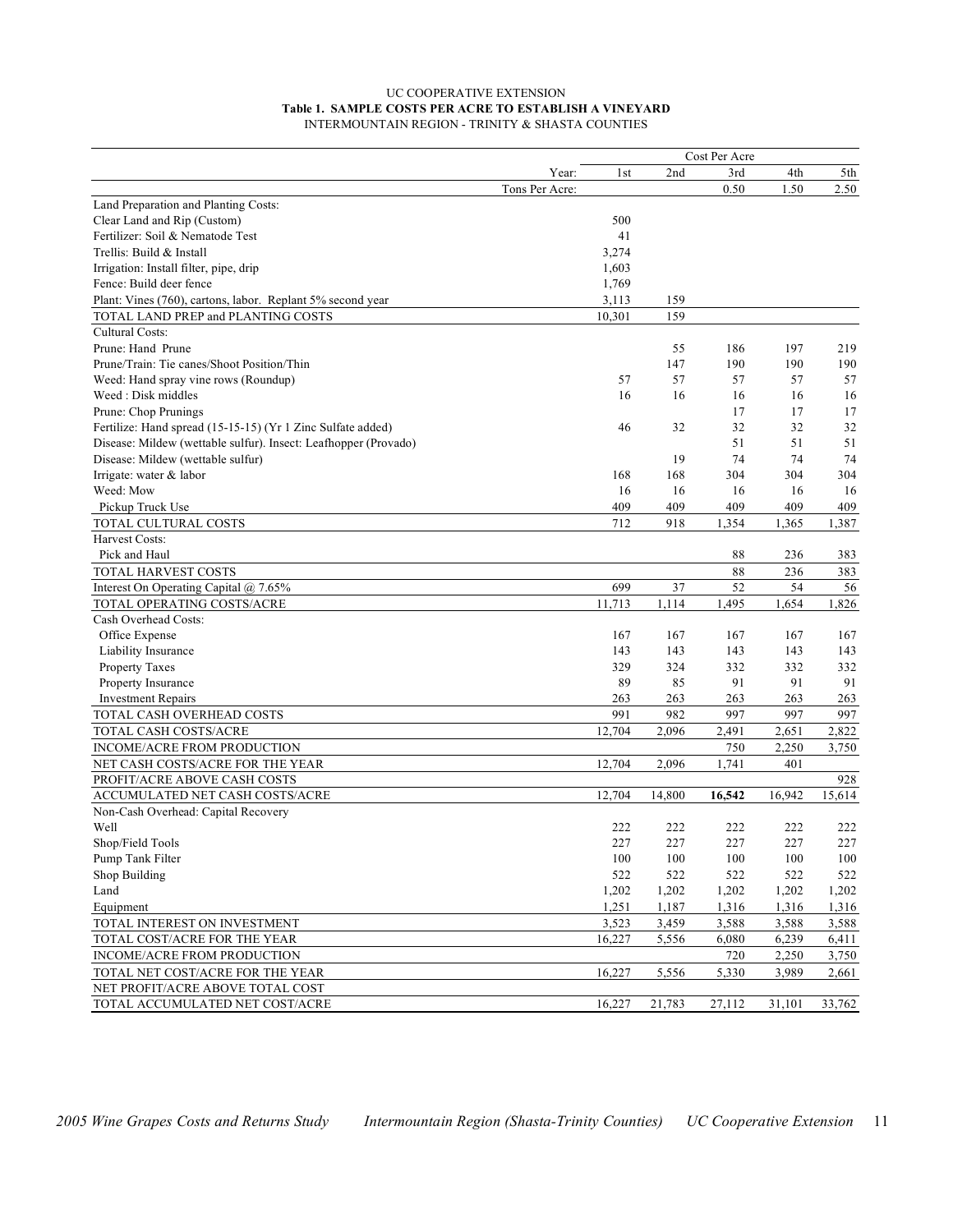## UC COOPERATIVE EXTENSION **Table 2. MATERIALS AND CUSTOM TO ESTABLISH A VINEYARD**

INTERMOUNTAIN REGION - Shasta & Trinity Counties

|                                |               |          | Year 1    |                  | Year 2 |                  | Year 3               |                  | Year 4 |                  | Year 5 |                  |
|--------------------------------|---------------|----------|-----------|------------------|--------|------------------|----------------------|------------------|--------|------------------|--------|------------------|
|                                |               |          |           |                  |        |                  | Total Costs Per Acre |                  |        |                  |        |                  |
|                                | Unit          | \$/Unit  | units     | \$               | units  | \$               | units                | \$               | units  | $\mathbb S$      | units  | \$               |
| OPERATING COSTS                |               |          |           |                  |        |                  |                      |                  |        |                  |        |                  |
| Custom:                        |               |          |           |                  |        |                  |                      |                  |        |                  |        |                  |
| Site Preparation               | acre          | 500.00   | 1.00      | 500              |        | $\boldsymbol{0}$ |                      | $\boldsymbol{0}$ |        | $\boldsymbol{0}$ |        | $\boldsymbol{0}$ |
| Harvest (hand)                 | ton           | 120.00   |           |                  |        | $\mathbf{0}$     | 0.50                 | 60               | 1.50   | 180              | 2.50   | 300              |
| Fertilizer:                    |               |          |           |                  |        |                  |                      |                  |        |                  |        |                  |
| Soil/Nematode Test             | each          | 100.00   | 0.30      | 30               |        | $\boldsymbol{0}$ |                      | $\boldsymbol{0}$ |        | $\boldsymbol{0}$ |        | $\boldsymbol{0}$ |
| $15 - 15 - 15$                 | 1b            | 0.20     | 80.00     | 16               | 80.00  | 16               | 80.00                | 16               | 80.00  | 16               | 80.00  | 16               |
| Zinc Sulfate 36%               | 1b            | 0.46     | 30.00     | 14               |        | $\boldsymbol{0}$ |                      | $\boldsymbol{0}$ |        | $\boldsymbol{0}$ |        | $\boldsymbol{0}$ |
| Fungicide:                     |               |          |           |                  |        |                  |                      |                  |        |                  |        |                  |
| Wettable Sulfur                | 1b            | 0.84     |           | $\boldsymbol{0}$ | 3.00   | 3                | 15.00                | 13               | 15.00  | 13               | 15.00  | 13               |
| <b>Insecticide:</b>            |               |          |           |                  |        |                  |                      |                  |        |                  |        |                  |
| Provado Solupak                | $0\mathrm{Z}$ | 43.95    |           | $\boldsymbol{0}$ |        | $\boldsymbol{0}$ | 0.75                 | 33               | 0.75   | 33               | 0.75   | 33               |
| Herbicide:                     |               |          |           |                  |        |                  |                      |                  |        |                  |        |                  |
| Roundup                        | pint          | 6.80     | 6.00      | 41               | 6.00   | 41               | 6.00                 | 41               | 6.00   | 41               | 6.00   | 41               |
| Water:                         |               |          |           |                  |        |                  |                      |                  |        |                  |        |                  |
| Water:                         | acin          | 2.00     | 10.50     | 21               | 10.50  | 21               | 21.00                | 42               | 21.00  | 42               | 21.00  | 42               |
| Fence:                         |               |          |           |                  |        |                  |                      |                  |        |                  |        |                  |
| 8' bunny fence                 | foot          | 1.50     | 671.00    | 1,007            |        | $\boldsymbol{0}$ |                      | $\boldsymbol{0}$ |        | $\boldsymbol{0}$ |        | $\boldsymbol{0}$ |
| fence clips                    | foot          | 0.01     | 671.00    | 7                |        | $\boldsymbol{0}$ |                      | $\boldsymbol{0}$ |        | $\boldsymbol{0}$ |        | $\mathbf{0}$     |
| $8'x10'$ gate                  | each          | 300.00   | 1.00      | 300              |        | $\boldsymbol{0}$ |                      | $\boldsymbol{0}$ |        | $\boldsymbol{0}$ |        | $\boldsymbol{0}$ |
| 10' T post                     | each          | 6.00     | 56.00     | 336              |        | $\mathbf{0}$     |                      | $\boldsymbol{0}$ |        | $\boldsymbol{0}$ |        | $\mathbf{0}$     |
| <b>Trellis:</b>                |               |          |           |                  |        |                  |                      |                  |        |                  |        |                  |
| 8' grape stakes                | each          | $8.00\,$ | 184.00    | 1,472            |        | $\boldsymbol{0}$ |                      | $\boldsymbol{0}$ |        | $\boldsymbol{0}$ |        | $\boldsymbol{0}$ |
| 8'x5" end posts                | each          | 9.50     | 16.00     | 152              |        | $\boldsymbol{0}$ |                      | $\mathbf{0}$     |        | $\boldsymbol{0}$ |        | $\boldsymbol{0}$ |
| 6'x4" post braces              | each          | $8.00\,$ | 16.00     | 128              |        | $\mathbf{0}$     |                      | $\mathbf{0}$     |        | $\boldsymbol{0}$ |        | $\boldsymbol{0}$ |
| Pound posts (Install) - Custom | acre          | 100.00   | 1.00      | 100              |        | $\mathbf{0}$     |                      | $\mathbf{0}$     |        | $\boldsymbol{0}$ |        | $\boldsymbol{0}$ |
| 60" plant stakes (rebar)       | each          | 1.00     | 576.00    | 576              |        | $\mathbf{0}$     |                      | $\theta$         |        | $\boldsymbol{0}$ |        | $\boldsymbol{0}$ |
| 12.5 gauge ht wire             | foot          | $0.02\,$ | 27,936.00 | 559              |        | $\boldsymbol{0}$ |                      | $\boldsymbol{0}$ |        | $\boldsymbol{0}$ |        | $\boldsymbol{0}$ |
| Gripples                       | each          | 1.00     | 48.00     | 48               |        | $\boldsymbol{0}$ |                      | $\boldsymbol{0}$ |        | $\boldsymbol{0}$ |        | $\boldsymbol{0}$ |
| <b>Irrigation System:</b>      |               |          |           |                  |        |                  |                      |                  |        |                  |        |                  |
| Valves for rows                | each          | 20.00    | 8.00      | 160              |        | $\boldsymbol{0}$ |                      | $\boldsymbol{0}$ |        | $\boldsymbol{0}$ |        | $\boldsymbol{0}$ |
| 100ft 3" pvc pipe              | foot          | 1.50     | 100.00    | 150              |        | $\boldsymbol{0}$ |                      | $\mathbf{0}$     |        | $\boldsymbol{0}$ |        | $\boldsymbol{0}$ |
| Rent (Trencher)                | acda          | 50.00    | 1.00      | 50               |        | $\mathbf{0}$     |                      | $\mathbf{0}$     |        | $\boldsymbol{0}$ |        | $\boldsymbol{0}$ |
| $3/4"$ drip tube               | foot          | $0.07\,$ | 4,656.00  | 326              |        | $\mathbf{0}$     |                      | $\theta$         |        | $\mathbf{0}$     |        | $\mathbf{0}$     |
| 1 gph comp emitter             | each          | 0.30     | 800.00    | 240              |        | $\mathbf{0}$     |                      | $\mathbf{0}$     |        | $\boldsymbol{0}$ |        | $\boldsymbol{0}$ |
| 3/4" frost tube                | foot          | $0.07\,$ | 4,656.00  | 326              |        | $\boldsymbol{0}$ |                      | $\boldsymbol{0}$ |        | $\boldsymbol{0}$ |        | $\boldsymbol{0}$ |
| Pulsators                      | $\mbox{each}$ | $1.00\,$ | 200.00    | $200\,$          |        | $\boldsymbol{0}$ |                      | $\boldsymbol{0}$ |        | $\boldsymbol{0}$ |        | $\boldsymbol{0}$ |
| Vines:                         |               |          |           |                  |        |                  |                      |                  |        |                  |        |                  |
| <b>Benchgrafted Vines</b>      | each          | 3.50     | 762.00    | 2,667            | 38.00  | 133              |                      | $\boldsymbol{0}$ |        | $\boldsymbol{0}$ |        | $\boldsymbol{0}$ |
| Vine Ties (Ty-M-Up)            | roll          | 5.00     |           | $\boldsymbol{0}$ | 3.00   | 15               | 3.00                 | 15               | 3.00   | 15               | 3.00   | 15               |
| Milk cartons                   | each          | 0.40     | 762.00    | 305              | 38.00  | 15               |                      | $\boldsymbol{0}$ |        | $\boldsymbol{0}$ |        | $\mathbf{0}$     |
| Labor (machine)                |               | 10.96    | 44.00     | 482              | 30.80  | 338              | 38.40                | 421              | 40.00  | 438              | 41.60  | 456              |
| Labor (non-machine)            | hrs           | 10.96    | 55.50     | 608              | 30.50  | 334              | 56.00                | 614              | 57.00  | 625              | 59.00  | 647              |
| Fuel - Diesel                  | gal           | 1.51     | 78.93     | 119              | 63.46  | 96               | 74.18                | 112              | 77.90  | 118              | 81.59  | 123              |
| Lube                           |               |          |           | 18               |        | 14               |                      | 17               |        | 18               |        | $18\,$           |
| Machinery repair               |               |          |           | 57               |        | 52               |                      | 59               |        | 63               |        | 66               |
| Interest                       |               |          |           | 699              |        | $37\,$           |                      | 52               |        | 54               |        | 56               |
|                                |               |          |           |                  |        |                  |                      |                  |        |                  |        |                  |
| TOTAL OPERATING COSTS          |               |          |           | 11,713           |        | 1,114            |                      | 1,494            |        | 1,655            |        | 1,825            |

*2005 Wine Grapes Costs and Returns Study Intermountain Region (Shasta-Trinity Counties) UC Cooperative Extension* 12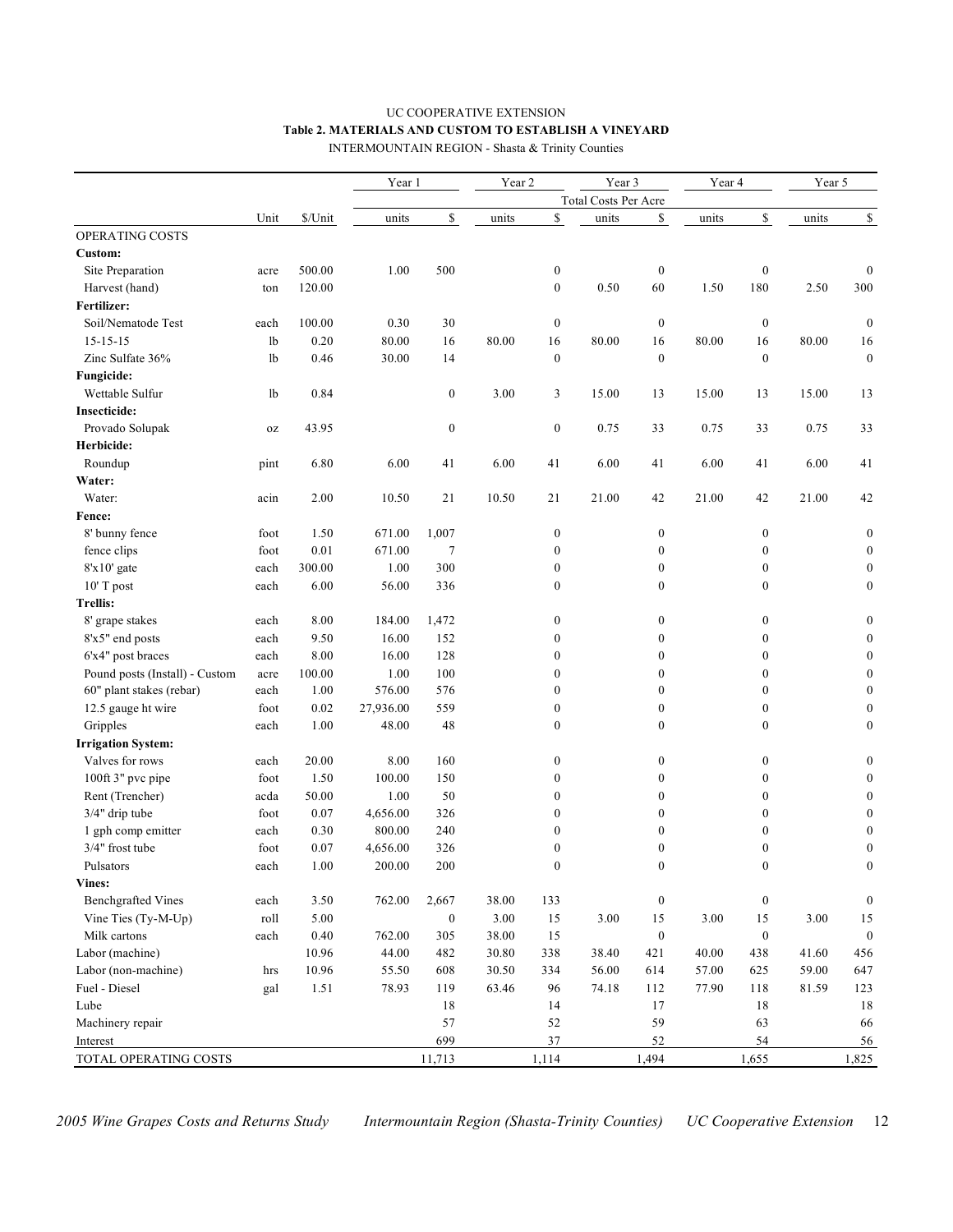#### UC COOPERATIVE EXTENSION **Table 3. COSTS PER ACRE to PRODUCE WINE GRAPES** INTERMOUNTAIN REGION - Shasta & Lassen Counties

|                                                        | Operation |               |              | Cash and Labor Cost per acre |                |       |      |
|--------------------------------------------------------|-----------|---------------|--------------|------------------------------|----------------|-------|------|
|                                                        | Time      | Labor         | Fuel, Lube   | Material                     | Custom/        | Total | Your |
| Operation                                              | (Hrs/A)   | Cost          | & Repairs    | Cost                         | Rent           | Cost  | Cost |
| Cultural:                                              |           |               |              |                              |                |       |      |
| Weed: Spray Vine Rows (Roundup)                        | 0.33      | 15            | 1            | 41                           | $\mathbf{0}$   | 57    |      |
| Prune: (hand)                                          | 20.00     | 219           | $\mathbf{0}$ | $\mathbf{0}$                 | $\mathbf{0}$   | 219   |      |
| Prune: Tie vines/canes                                 | 4.00      | 44            | $\mathbf{0}$ | 15                           | $\mathbf{0}$   | 59    |      |
| Prune: Chop Prunings                                   | 1.00      | 13            | 4            | $\mathbf{0}$                 | $\mathbf{0}$   | 17    |      |
| Weed: Disk Middles                                     | 1.00      | 13            | 3            | $\theta$                     | $\theta$       | 16    |      |
| Disease: Mildew (sulfur)                               | 4.00      | 53            | 11           | 10                           | $\mathbf{0}$   | 74    |      |
| Canopy Management: Shoot Position, Cluster Thin        | 12.00     | 132           | $\mathbf{0}$ | $\mathbf{0}$                 | $\mathbf{0}$   | 132   |      |
| Fertilize: Hand (15-15-15)                             | 0.33      | 15            | $\mathbf{1}$ | 16                           | $\theta$       | 32    |      |
| Irrigate: (water & labor)                              | 2.00      | 256           | 6            | 42                           | $\theta$       | 304   |      |
| Disease: Mildew (sulfur). Insect: Leafhopper (Provado) | 1.00      | 13            | 3            | 35                           | $\mathbf{0}$   | 52    |      |
| Weed: Mow Middles                                      | 1.00      | 13            | 3            | $\mathbf{0}$                 | $\mathbf{0}$   | 16    |      |
| Pickup: General Business Use                           | 20.00     | 263           | 146          | $\mathbf{0}$                 | $\mathbf{0}$   | 409   |      |
| TOTAL CULTURAL COSTS                                   | 66.66     | 1,050         | 177          | 159                          | $\overline{0}$ | 1,387 |      |
| Harvest:                                               |           |               |              |                              |                |       |      |
| Hand Pick & Haul                                       | 5.60      | 74            | 43           | $\boldsymbol{0}$             | 420            | 537   |      |
| TOTAL HARVEST COSTS                                    | 5.60      | 74            | 43           | $\mathbf{0}$                 | 420            | 537   |      |
| Interest on operating capital $\omega$ 7.65%           |           |               |              |                              |                | 58    |      |
| TOTAL OPERATING COSTS/ACRE                             |           | 1,124         | 220          | 159                          | 420            | 1,981 |      |
| <b>CASH OVERHEAD:</b>                                  |           |               |              |                              |                |       |      |
| Office Expense                                         |           |               |              |                              |                | 167   |      |
| Liability Insurance                                    |           |               |              |                              |                | 143   |      |
| Property Taxes                                         |           |               |              |                              |                | 416   |      |
| Property Insurance                                     |           |               |              |                              |                | 149   |      |
| <b>Investment Repairs</b>                              |           |               |              |                              |                | 594   |      |
| TOTAL CASH OVERHEAD COSTS                              |           |               |              |                              |                | 1,468 |      |
| TOTAL CASH COSTS/ACRE                                  |           |               |              |                              |                | 3,449 |      |
| NON-CASH OVERHEAD:                                     |           | Per producing |              | Annual Cost                  |                |       |      |
|                                                        |           | Acre          |              | Capital Recovery             |                |       |      |
| Well                                                   |           | 3,333         |              | 222                          |                | 222   |      |
| Tools                                                  |           | 1,667         |              | 227                          |                | 227   |      |
| Pump, Tank, Filter                                     |           | 1,500         |              | 100                          |                | 100   |      |
| Shop Building                                          |           | 6,667         |              | 522                          |                | 522   |      |
| Land                                                   |           | 20,000        |              | 1,202                        |                | 1,202 |      |
| Vineyard Establishment                                 |           | 16,542        |              | 1,375                        |                | 1,375 |      |
| Equipment                                              |           | 9,830         |              | 1,314                        |                | 1,314 |      |
| TOTAL NON-CASH OVERHEAD COSTS                          |           | 59,539        |              | 4,961                        |                | 4,961 |      |
| TOTAL COSTS/ACRE                                       |           |               |              |                              |                | 8,410 |      |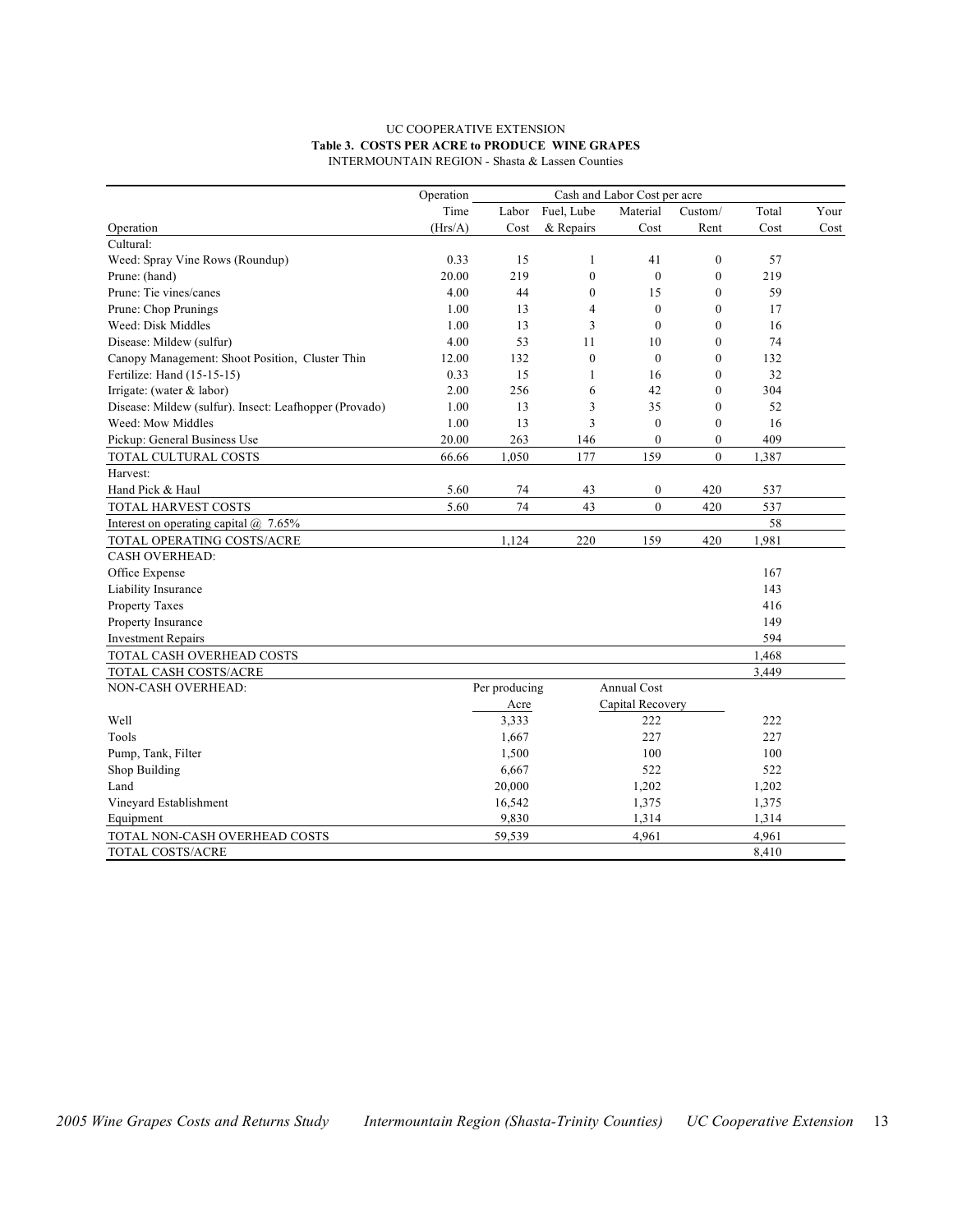#### UC COOPERATIVE EXTENSION **Table 4. COSTS AND RETURNS PER ACRE to PRODUCE WINE GRAPES** INTERMOUNTAIN REGION - Shasta & Lassen Counties

|                                              | Quantity/ |                | Price or | Value or            | Your |
|----------------------------------------------|-----------|----------------|----------|---------------------|------|
|                                              | Acre      | Unit           |          | Cost/Unit Cost/Acre | Cost |
| <b>GROSS RETURNS</b>                         |           |                |          |                     |      |
| Wine Grapes                                  | 3.50      | ton            | 1,500.00 | 5,250               |      |
| OPERATING COSTS                              |           |                |          |                     |      |
| Trellis:                                     |           |                |          |                     |      |
| Vine Ties (Ty-M-Up rolls)                    | 3.00      | each           | 5.00     | 15                  |      |
| Herbicide:                                   |           |                |          |                     |      |
| Roundup Ultra Max                            | 6.00      | pint           | 6.80     | 41                  |      |
| Fungicide:                                   |           |                |          |                     |      |
| Wettable Sulfur (micronized)                 | 15.00     | 1bs            | 0.84     | 13                  |      |
| Insecticide:                                 |           |                |          |                     |      |
| Provado Solupak                              | 0.75      | 0Z             | 43.95    | 33                  |      |
| Fertilizer:                                  |           |                |          |                     |      |
| $15 - 15 - 15$                               | 80.00     | 1 <sub>b</sub> | 0.20     | 16                  |      |
| Water:                                       |           |                |          |                     |      |
| Water                                        | 21.00     | acin           | 2.00     | 42                  |      |
| Contract:                                    |           |                |          |                     |      |
| Harvest: Hand                                | 3.50      | tons           | 120.00   | 420                 |      |
| Labor (machine)                              | 43.52     | hrs            | 10.96    | 477                 |      |
| Labor (non-machine)                          | 59.00     | hrs            | 10.96    | 647                 |      |
| Fuel - Diesel                                | 86.03     | gal            | 1.51     | 130                 |      |
| Lube                                         |           |                |          | 19                  |      |
| Machinery repair                             |           |                |          | 71                  |      |
| Interest on operating capital $\omega$ 7.65% |           |                |          | 58                  |      |
| TOTAL OPERATING COSTS/ACRE                   |           |                |          | 1,981               |      |
| NET RETURNS ABOVE OPERATING COSTS            |           |                |          | 3,269               |      |
| <b>CASH OVERHEAD COSTS:</b>                  |           |                |          |                     |      |
| Office Expense                               |           |                |          | 167                 |      |
| Liability Insurance                          |           |                |          | 143                 |      |
| Property Taxes                               |           |                |          | 416                 |      |
| Property Insurance                           |           |                |          | 149                 |      |
| <b>Investment Repairs</b>                    |           |                |          | 594                 |      |
| TOTAL CASH OVERHEAD COSTS/ACRE               |           |                |          | 1,468               |      |
| TOTAL CASH COSTS/ACRE                        |           |                |          | 3,449               |      |
| NON-CASH OVERHEAD COSTS (Capital Recovery)   |           |                |          |                     |      |
| Well                                         |           |                |          | 222                 |      |
| Tools                                        |           |                |          | 227                 |      |
| Pump, Tank, Filter                           |           |                |          | 100                 |      |
| Shop Building                                |           |                |          | 522                 |      |
| Land                                         |           |                |          | 1,202               |      |
| Vineyard Establishment                       |           |                |          | 1,375               |      |
| Equipment                                    |           |                |          | 1,314               |      |
| TOTAL NON-CASH OVERHEAD COSTS/ACRE           |           |                |          | 4,961               |      |
| TOTAL COSTS/ACRE                             |           |                |          | 8,410               |      |
| NET RETURNS ABOVE TOTAL COSTS                |           |                |          | $-3,160$            |      |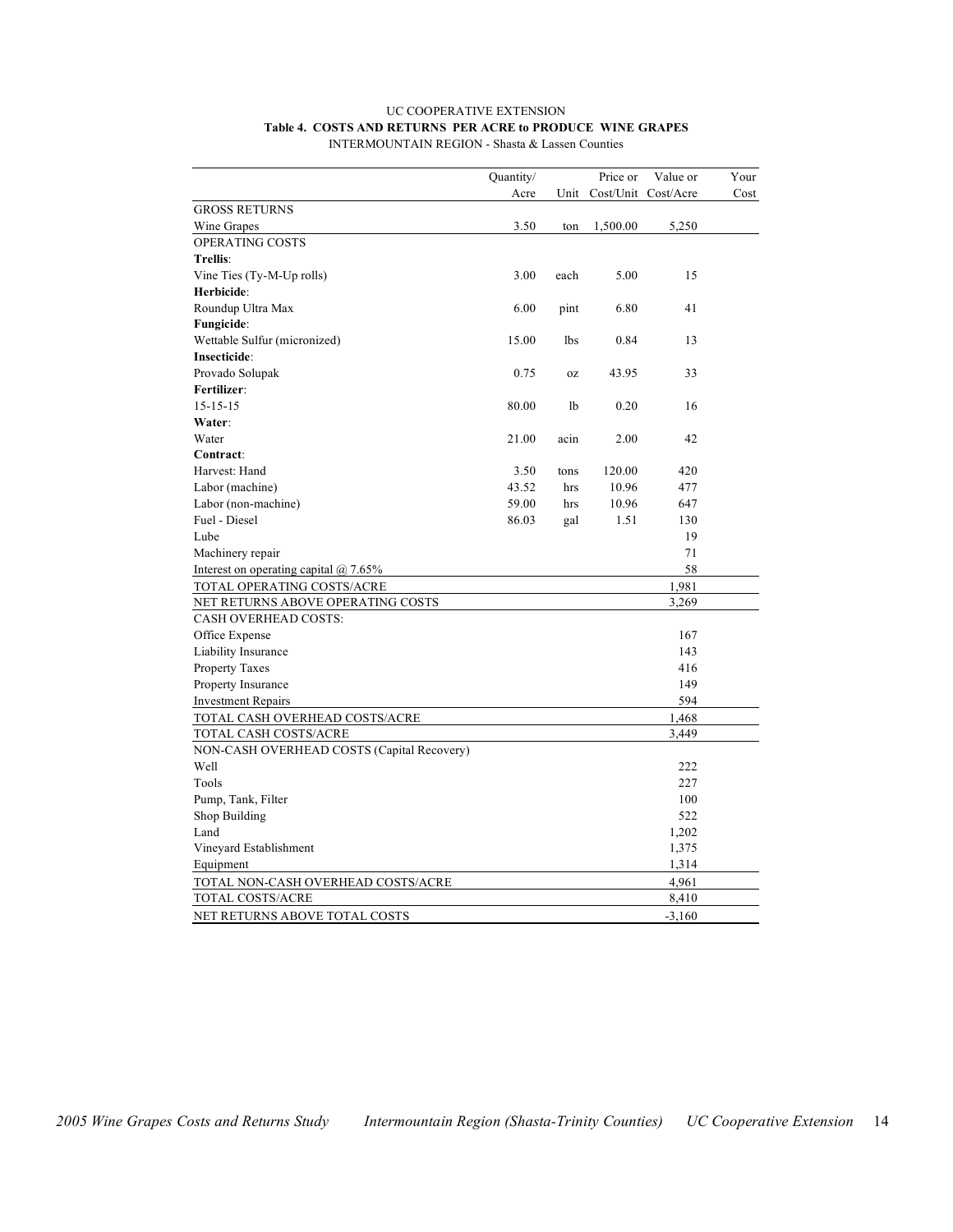#### UC COOPERATIVE EXTENSION **Table 5. MONTHLY COSTS PER ACRE to PRODUCE WINE GRAPES**

INTERMOUNTAIN REGION - Shasta & Lassen Counties

| Beginning JAN 05                                       | <b>JAN</b>       | <b>FEB</b>   | <b>MAR</b>   | <b>APR</b>   | <b>MAY</b> | <b>JUN</b> | <b>JUL</b> | <b>AUG</b>   | <b>SEP</b>   | OCT | <b>NOV</b>       |                  | DEC TOTAL |
|--------------------------------------------------------|------------------|--------------|--------------|--------------|------------|------------|------------|--------------|--------------|-----|------------------|------------------|-----------|
| Ending DEC 05                                          | 05               | 05           | 05           | 05           | 05         | 05         | 05         | 05           | 05           | 05  | 05               | 05               |           |
| Cultural:                                              |                  |              |              |              |            |            |            |              |              |     |                  |                  |           |
| Weed: Spray Vine Rows (Roundup)                        |                  | 57           |              |              |            |            |            |              |              |     |                  |                  | 57        |
| Prune: (hand)                                          |                  |              | 219          |              |            |            |            |              |              |     |                  |                  | 219       |
| Prune: Tie vines/canes                                 |                  |              | 59           |              |            |            |            |              |              |     |                  |                  | 59        |
| Prune: Chop Prunings                                   |                  |              | 17           |              |            |            |            |              |              |     |                  |                  | 17        |
| Weed: Disk Middles                                     |                  |              | 16           |              |            |            |            |              |              |     |                  |                  | 16        |
| Disease: Mildew (sulfur)                               |                  |              | 19           | 19           | 37         |            |            |              |              |     |                  |                  | 74        |
| Canopy Management: Shoot Position, Cluster Thin        |                  |              | 44           |              | 44         |            | 44         |              |              |     |                  |                  | 132       |
| Fertilize: Hand (15-15-15)                             |                  |              |              | 32           |            |            |            |              |              |     |                  |                  | 32        |
| Irrigate: (water $&$ labor)                            |                  |              |              | 31           | 44         | 57         | 83         | 57           | 31           |     |                  |                  | 304       |
| Disease: Mildew (sulfur). Insect: Leafhopper (Provado) |                  |              |              | 51           |            |            |            |              |              |     |                  |                  | 51        |
| Weed: Mow Middles                                      |                  |              |              |              |            |            |            |              | 16           |     |                  |                  | 16        |
| Pickup: General Business Use                           | 41               | 41           | 41           | 41           | 41         | 41         | 41         | 41           | 41           | 41  |                  |                  | 409       |
| TOTAL CULTURAL COSTS                                   | 41               | 98           | 414          | 174          | 166        | 98         | 168        | 98           | 88           | 41  | $\overline{0}$   | $\mathbf{0}$     | 1,387     |
| Harvest:                                               |                  |              |              |              |            |            |            |              |              |     |                  |                  |           |
| Hand Pick & Haul                                       |                  |              |              |              |            |            |            |              |              | 537 |                  |                  | 537       |
| TOTAL HARVEST COSTS                                    | $\mathbf{0}$     | $\mathbf{0}$ | $\mathbf{0}$ | $\mathbf{0}$ | $\theta$   | $\theta$   | $\theta$   | $\mathbf{0}$ | $\mathbf{0}$ | 537 | $\boldsymbol{0}$ | $\overline{0}$   | 537       |
| Interest on operating capital                          | $\boldsymbol{0}$ | $\mathbf{1}$ | 4            | 5            | 6          | 6          | $\tau$     | 8            | 9            | 12  | $\boldsymbol{0}$ | $\boldsymbol{0}$ | 58        |
| TOTAL OPERATING COSTS/ACRE                             | 41               | 99           | 418          | 179          | 172        | 104        | 175        | 106          | 97           | 590 | $\overline{0}$   | $\overline{0}$   | 1,981     |
| <b>OVERHEAD:</b>                                       |                  |              |              |              |            |            |            |              |              |     |                  |                  |           |
| Office Expense                                         | 17               | 17           | 17           | 17           | 17         | 17         | 17         | 17           | 17           | 17  |                  |                  | 167       |
| Liability Insurance                                    | 143              |              |              |              |            |            |            |              |              |     |                  |                  | 143       |
| Property Taxes                                         |                  |              |              | 416          |            |            |            |              |              |     |                  |                  | 416       |
| Property Insurance                                     |                  |              |              | 149          |            |            |            |              |              |     |                  |                  | 149       |
| <b>Investment Repairs</b>                              | 50               | 50           | 50           | 50           | 50         | 50         | 50         | 50           | 50           | 50  | 50               | 50               | 594       |
| TOTAL CASH OVERHEAD COSTS                              | 209              | 66           | 66           | 630          | 66         | 66         | 66         | 66           | 66           | 66  | 50               | 50               | 1,468     |
| TOTAL CASH COSTS/ACRE                                  | 250              | 165          | 484          | 809          | 238        | 171        | 241        | 172          | 163          | 656 | 50               | 50               | 3,449     |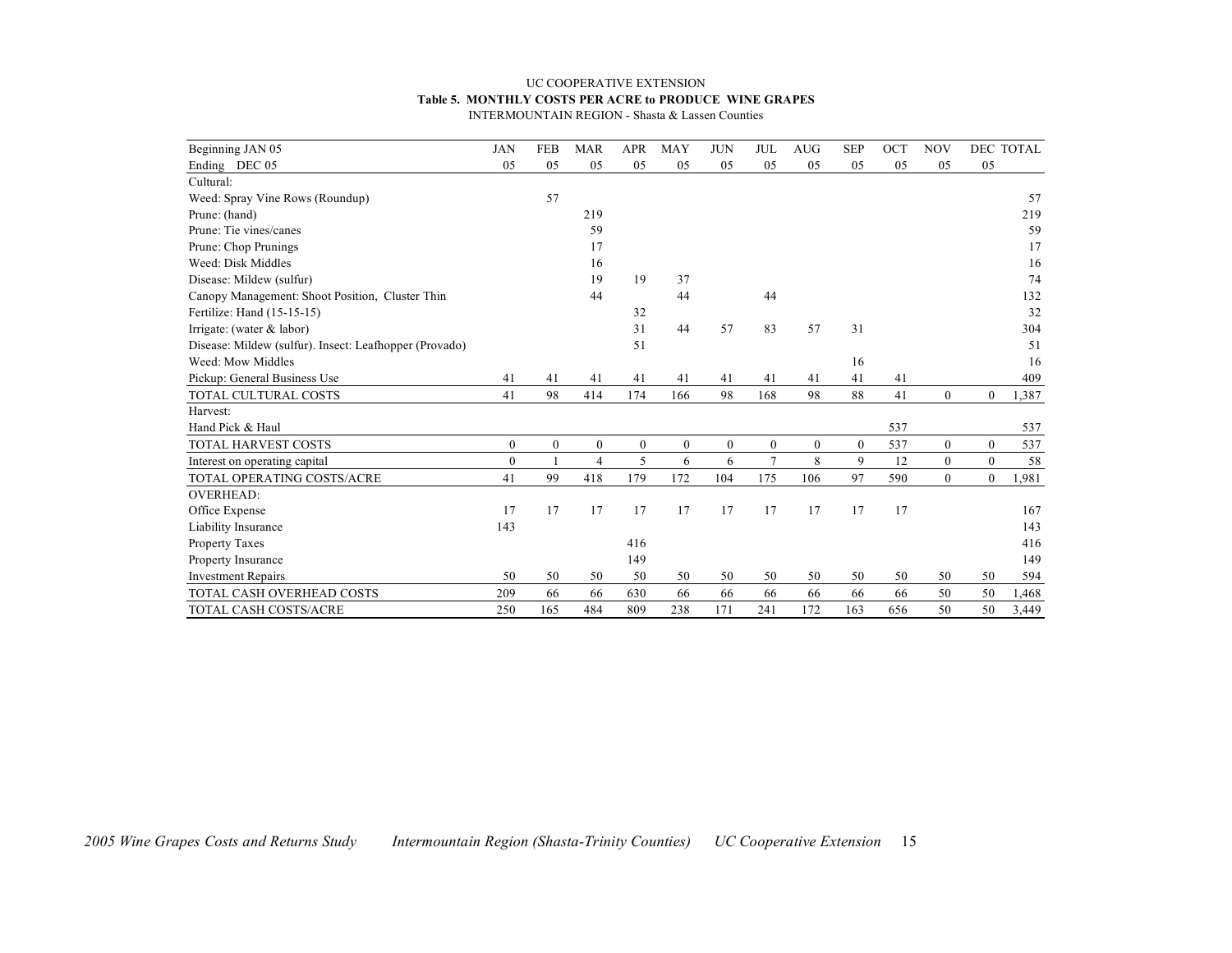#### UC COOPERATIVE EXTENSION **Table 6. RANGING ANALYSIS** INTERMOUNTAIN REGION - Shasta & Lassen Counties

|                                  |       |       |       | YIELD (ton/acre) |       |       |       |
|----------------------------------|-------|-------|-------|------------------|-------|-------|-------|
|                                  | 1.50  | 2.50  | 3.50  | 4.50             | 5.50  | 6.50  | 7.50  |
| <b>OPERATING COSTS:</b>          |       |       |       |                  |       |       |       |
| Cultural Cost                    | 1,387 | 1,387 | 1,387 | 1,387            | 1,387 | 1,387 | 1,387 |
| <b>Harvest Cost</b>              | 230   | 383   | 537   | 690              | 843   | 996   | 1,150 |
| Interest on operating capital    | 56    | 57    | 58    | 59               | 60    | 61    | 61    |
| TOTAL OPERATING COSTS/ACRE       | 1,673 | 1,827 | 1,982 | 2,136            | 2,290 | 2,444 | 2,598 |
| <b>Total Operating Costs/ton</b> | 1,115 | 731   | 566   | 475              | 416   | 376   | 346   |
| <b>CASH OVERHEAD COSTS/ACRE</b>  | 1,468 | 1,468 | 1,468 | 1,468            | 1,468 | 1,468 | 1,468 |
| <b>TOTAL CASH COSTS/ACRE</b>     | 3.141 | 3.295 | 3,450 | 3,604            | 3,758 | 3,912 | 4,066 |
| <b>Total Cash Costs/ton</b>      | 2,094 | 1,318 | 986   | 801              | 683   | 602   | 542   |
| NON-CASH OVERHEAD                |       |       |       |                  |       |       |       |
| COSTS/ACRE                       | 4.961 | 4,961 | 4,961 | 4,961            | 4,961 | 4,961 | 4,961 |
| <b>TOTAL COSTS/ACRE</b>          | 8,102 | 8,256 | 8,411 | 8,565            | 8,719 | 8,873 | 9,027 |
| <b>Total Costs/ton</b>           | 5,401 | 3,302 | 2,403 | 1,903            | 1,585 | 1,365 | 1,204 |

#### COSTS PER ACRE AT VARYING YIELD TO PRODUCE WINE GRAPES

#### NET RETURNS PER ACRE ABOVE OPERATING COSTS

| <b>PRICE</b>                  | YIELD (ton/acre) |        |        |        |        |        |        |  |  |  |  |
|-------------------------------|------------------|--------|--------|--------|--------|--------|--------|--|--|--|--|
| $\frac{\text{S}}{\text{ton}}$ | 1.50             | 2.50   | 3.50   | 4.50   | 5.50   | 6.50   | 7.50   |  |  |  |  |
| 500                           | $-923$           | $-577$ | $-232$ | 114    | 460    | 806    | 1,152  |  |  |  |  |
| 1.000                         | $-173$           | 673    | 1.518  | 2.364  | 3.210  | 4.056  | 4.902  |  |  |  |  |
| 1,500                         | 577              | 1.923  | 3,268  | 4.614  | 5,960  | 7,306  | 8,652  |  |  |  |  |
| 2.000                         | 1.327            | 3,173  | 5.018  | 6,864  | 8.710  | 10,556 | 12,402 |  |  |  |  |
| 2,500                         | 2,077            | 4,423  | 6,768  | 9.114  | 11,460 | 13,806 | 16,152 |  |  |  |  |
| 3,000                         | 2,827            | 5,673  | 8,518  | 11,364 | 14,210 | 17,056 | 19,902 |  |  |  |  |
| 3,500                         | 3,577            | 6,923  | 10,268 | 13,614 | 16,960 | 20,306 | 23,652 |  |  |  |  |

#### NET RETURNS PER ACRE ABOVE CASH COSTS

| <b>PRICE</b>                  |          | YIELD (ton/acre) |          |          |          |        |        |  |  |  |  |  |
|-------------------------------|----------|------------------|----------|----------|----------|--------|--------|--|--|--|--|--|
| $\frac{\text{S}}{\text{ton}}$ | 1.50     | 2.50             | 3.50     | 4.50     | 5.50     | 6.50   | 7.50   |  |  |  |  |  |
| 500                           | $-2,391$ | $-2,045$         | $-1,700$ | $-1,354$ | $-1,008$ | $-662$ | $-316$ |  |  |  |  |  |
| 1,000                         | $-1,641$ | $-795$           | 50       | 896      | 1,742    | 2,588  | 3,434  |  |  |  |  |  |
| 1,500                         | $-891$   | 455              | 1,800    | 3,146    | 4.492    | 5,838  | 7,184  |  |  |  |  |  |
| 2,000                         | $-141$   | 1,705            | 3,550    | 5,396    | 7,242    | 9,088  | 10,934 |  |  |  |  |  |
| 2,500                         | 609      | 2.955            | 5,300    | 7.646    | 9.992    | 12,338 | 14,684 |  |  |  |  |  |
| 3,000                         | 1,359    | 4.205            | 7,050    | 9.896    | 12.742   | 15,588 | 18,434 |  |  |  |  |  |
| 3,500                         | 2,109    | 5,455            | 8,800    | 12,146   | 15,492   | 18,838 | 22,184 |  |  |  |  |  |

#### NET RETURNS PER ACRE ABOVE TOTAL COSTS

| <b>PRICE</b>                  |          | YIELD (ton/acre) |          |          |          |          |          |  |  |  |  |  |  |
|-------------------------------|----------|------------------|----------|----------|----------|----------|----------|--|--|--|--|--|--|
| $\frac{\text{S}}{\text{ton}}$ | 1.50     | 2.50             | 3.50     | 4.50     | 5.50     | 6.50     | 7.50     |  |  |  |  |  |  |
| 500                           | $-7.352$ | $-7.006$         | $-6,661$ | $-6,315$ | $-5.969$ | $-5,623$ | $-5.277$ |  |  |  |  |  |  |
| 1,000                         | $-6,602$ | $-5,756$         | $-4.911$ | $-4,065$ | $-3,219$ | $-2,373$ | $-1,527$ |  |  |  |  |  |  |
| 1,500                         | $-5,852$ | $-4.506$         | $-3,161$ | $-1,815$ | $-469$   | 877      | 2,223    |  |  |  |  |  |  |
| 2,000                         | $-5,102$ | $-3,256$         | $-1,411$ | 435      | 2.281    | 4,127    | 5,973    |  |  |  |  |  |  |
| 2,500                         | $-4,352$ | $-2,006$         | 339      | 2,685    | 5,031    | 7,377    | 9,723    |  |  |  |  |  |  |
| 3,000                         | $-3,602$ | -756             | 2,089    | 4,935    | 7,781    | 10,627   | 13,473   |  |  |  |  |  |  |
| 3,500                         | $-2,852$ | 494              | 3,839    | 7,185    | 10,531   | 13,877   | 17,223   |  |  |  |  |  |  |

*2005 Wine Grapes Costs and Returns Study Intermountain Region (Shasta-Trinity Counties) UC Cooperative Extension* 16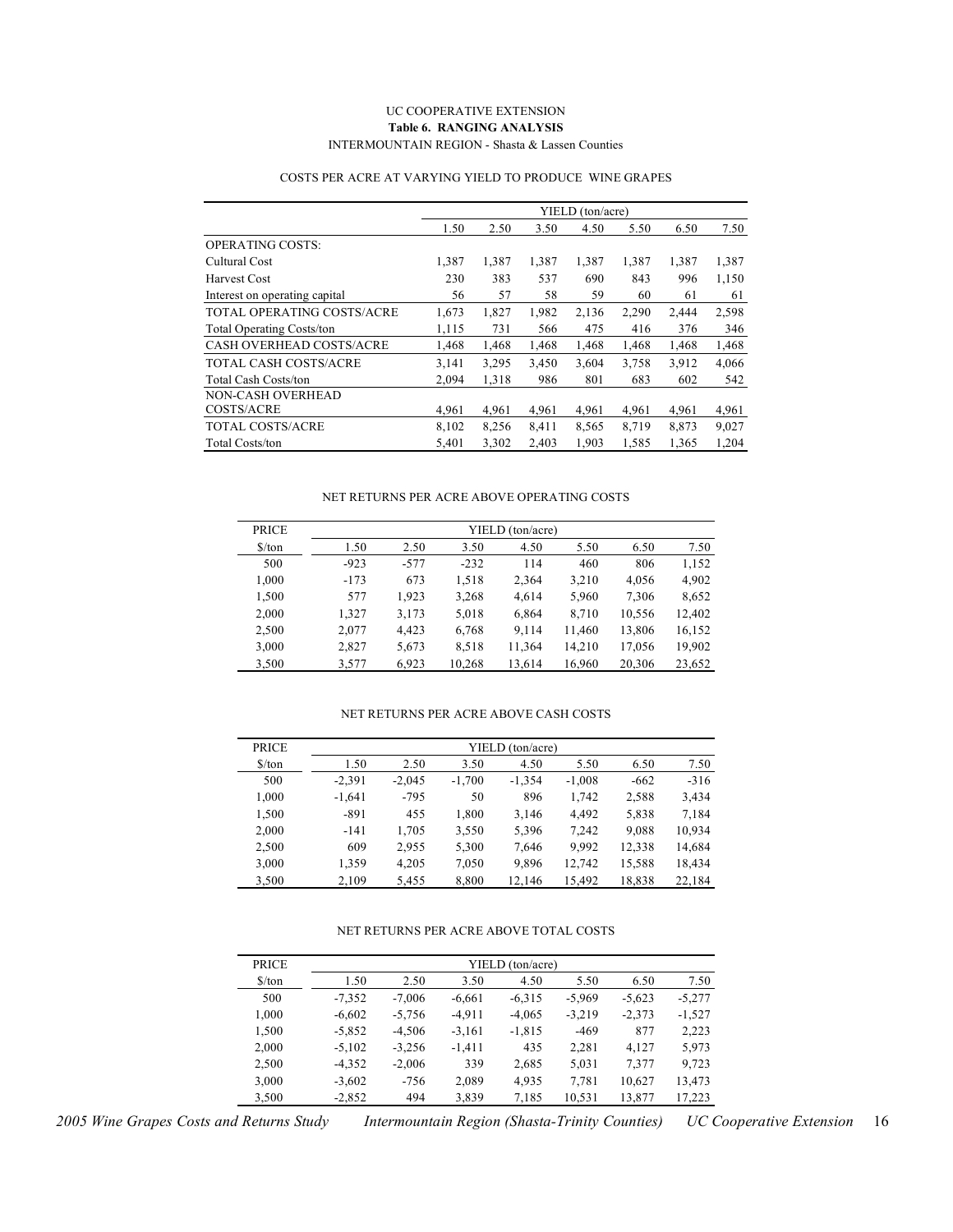#### UC COOPERATIVE EXTENSION **Table 7. WHOLE FARM ANNUAL EQUIPMENT, INVESTMENT, AND BUSINESS OVERHEAD COSTS** INTERMOUNTAIN REGION - Shasta & Lassen Counties

|                              |        |      |          |          | Cash Overhead  |       |       |
|------------------------------|--------|------|----------|----------|----------------|-------|-------|
|                              |        | Yrs  | Salvage  | Capital  | Insur-         |       |       |
| Yr Description               | Price  | Life | Value    | Recovery | ance           | Taxes | Total |
| 05 Flail Mower               | 3,500  | 20   | 177      | 301      | 13             | 18    | 332   |
| Mower (rotary)<br>05         | 1.000  | 20   | $\theta$ | 87       | 3              | 5     | 96    |
| <b>Harvest Bins</b><br>05    | 500    | 20   | 26       | 43       | $\overline{c}$ | 3     | 47    |
| 05 JD 28 Tractor with loader | 18,000 | 20   | 5,000    | 1,435    | 79             | 115   | 1,629 |
| 05 Pickup                    | 40,000 | 5    | 17,927   | 6,319    | 200            | 290   | 6,808 |
| 05 Disk                      | 2,500  | 20   | 489      | 205      | 10             | 15    | 230   |
| Vine Sprayer<br>05           | 1,500  | 20   | 318      | 122      | 6              | 9     | 138   |
| Trailer for Tractor<br>05    | 1,800  | 20   | 442      | 145      | 8              | 11    | 164   |
| 05 Trailer for Pickup        | 2.500  | 20   | 0        | 218      | 9              | 13    | 239   |
| <b>TOTAL</b>                 | 71,300 |      | 24,379   | 8,875    | 330            | 478   | 9,683 |
| 50% of New Cost *            | 35,650 |      | 12,190   | 4,437    | 165            | 239   | 4,842 |

#### ANNUAL EQUIPMENT COSTS

#### ANNUAL INVESTMENT COSTS

|                         |         |      |         |          | Cash Overhead |       |         |        |
|-------------------------|---------|------|---------|----------|---------------|-------|---------|--------|
|                         |         | Yrs  | Salvage | Capital  | Insur-        |       |         |        |
| Description             | Price   | Life | Value   | Recovery | ance          | Taxes | Repairs | Total  |
| Establishment           | 49,626  | 22   |         | 4,125    | 171           | 248   | 993     | 5,537  |
| Land                    | 60,000  | 25   | 60,000  | 3,606    | 0             | 600   | 0       | 4,206  |
| Pump, Tank, Filter      | 4,500   | 40   |         | 299      | 16            | 23    | 90      | 427    |
| Shop                    | 20,000  | 25   |         | 1,566    | 69            | 100   | 400     | 2,135  |
| $Tools - Shop/Field$    | 5,000   | 10   |         | 680      | 17            | 25    | 100     | 822    |
| Well                    | 10.000  | 40   |         | 665      | 35            | 50    | 200     | 950    |
| <b>TOTAL INVESTMENT</b> | 149,126 |      | 60,000  | 10,941   | 307           | 1.046 | 1,783   | 14,078 |

#### ANNUAL BUSINESS OVERHEAD COSTS

|                     | Units/ |      | Price/ | Total |
|---------------------|--------|------|--------|-------|
| Description         | Farm   | Unit | Unit   | Cost  |
| Liability Insurance |        | acre | 71.50  | 429   |
| Office Expense      |        | acre | 166.67 | 500   |

#### UC COOPERATIVE EXTENSION **Table 8. HOURLY EQUIPMENT COSTS** INTERMOUNTAIN REGION - Shasta & Lassen Counties

|                              |        | <b>COSTS PER HOUR</b> |               |       |           |           |       |           |  |
|------------------------------|--------|-----------------------|---------------|-------|-----------|-----------|-------|-----------|--|
|                              | Actual |                       | Cash Overhead |       | Operating |           |       |           |  |
|                              | Hours  | Capital               | Insur-        |       |           | Fuel $\&$ | Total | Total     |  |
| Yr Description               | Used   | Recovery              | ance          | Taxes | Repairs   | Lube      | Oper. | Costs/Hr. |  |
| 05 Flail Mower               | 3      | 50.10                 | 2.12          | 3.07  | 1.25      | 0.00      | 1.25  | 56.54     |  |
| 05 Mower (rotary)            | 18     | 2.42                  | 0.10          | 0.14  | 0.32      | 0.00      | 0.32  | 2.98      |  |
| 05 Harvest Bins              | 17     | 1.28                  | 0.05          | 0.08  | 0.06      | 0.00      | 0.06  | 1.47      |  |
| 05 JD 28 Tractor with loader | 70     | 10.22                 | 0.57          | 0.82  | 0.18      | 2.22      | 2.40  | 14.01     |  |
| 05 Pickup                    | 77     | 41.14                 | 1.30          | 1.89  | 2.47      | 4.82      | 7.29  | 51.62     |  |
| 05 Disk                      | 18     | 5.69                  | 0.29          | 0.42  | 0.31      | 0.00      | 0.31  | 6.71      |  |
| Vine Sprayer<br>05           | 15     | 4.08                  | 0.21          | 0.30  | 0.22      | 0.00      | 0.22  | 4.81      |  |
| Trailer for Tractor<br>05    | 8      | 9.07                  | 0.48          | 0.70  | 0.22      | 0.00      | 0.22  | 10.47     |  |
| Trailer for Pickup<br>05     | 17     | 6.49                  | 0.26          | 0.37  | 0.30      | 0.00      | 0.30  | 7.42      |  |

*2005 Wine Grapes Costs and Returns Study Intermountain Region (Shasta-Trinity Counties) UC Cooperative Extension* 17